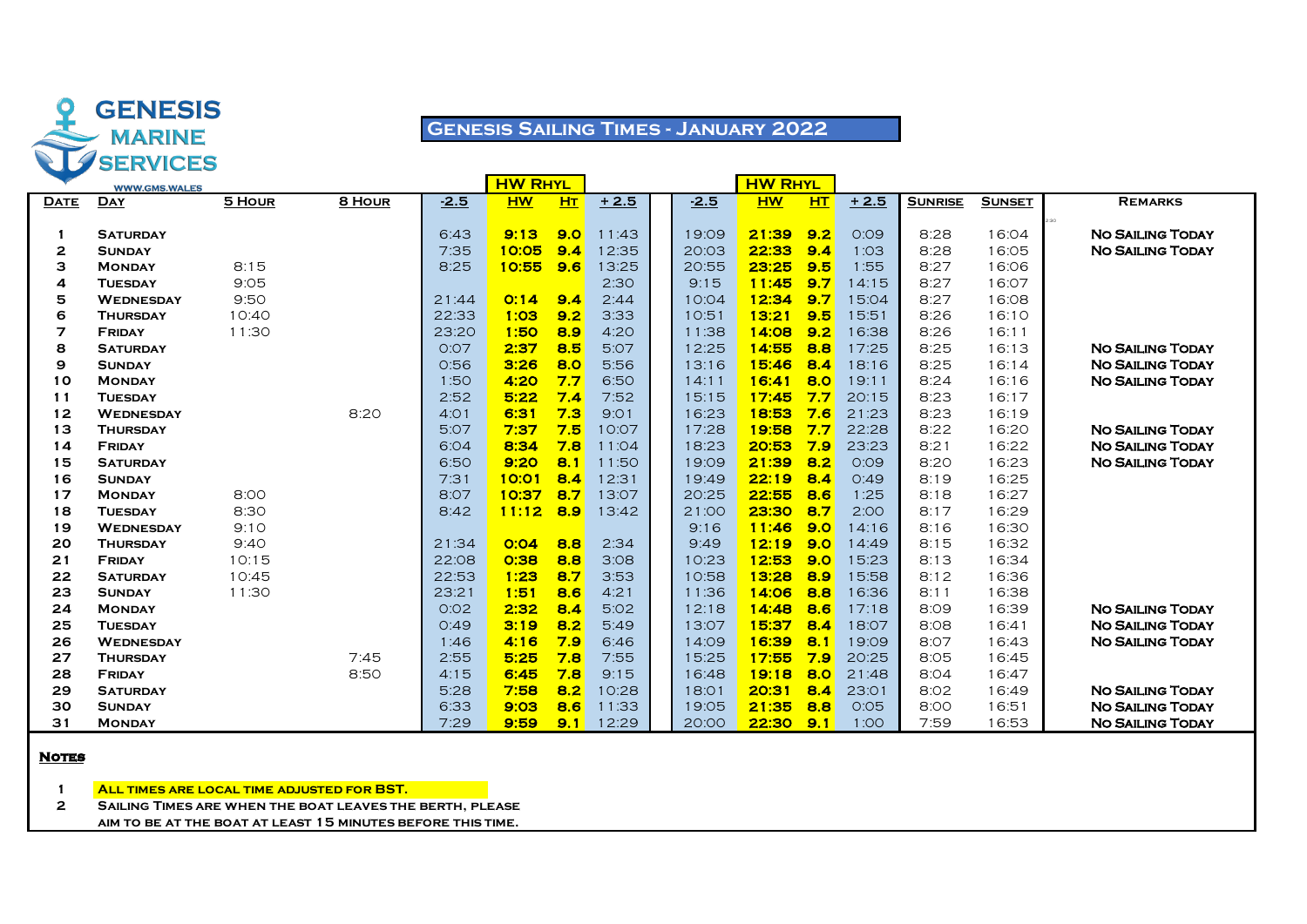

# **Genesis Sailing Times - February 2022**

|             | <b>WWW.GMS.WALES</b> |        |        |         |        | <b>HW RHYL</b> |     |        |        | <b>HW RHYL</b> |     |        |                |               |                                |
|-------------|----------------------|--------|--------|---------|--------|----------------|-----|--------|--------|----------------|-----|--------|----------------|---------------|--------------------------------|
| <b>DATE</b> | <b>DAY</b>           | 5 HOUR | 8 HOUR | 10 HOUR | $-2.5$ | <b>HW</b>      | HT  | $+2.5$ | $-2.5$ | <b>HW</b>      | HT  | $+2.5$ | <b>SUNRISE</b> | <b>SUNSET</b> | <b>REMARKS</b>                 |
|             |                      |        |        |         |        |                |     |        |        |                |     |        |                |               | 2:30                           |
|             | <b>TUESDAY</b>       | 8:10   |        |         | 8:19   | 10:49          | 9.5 | 13:19  | 20:49  | 23:19          | 9.4 | 1:49   | 7:57           | 16:55         |                                |
| 2           | <b>WEDNESDAY</b>     | 9:00   |        |         | 9:07   | 11:37          | 9.8 | 14:07  |        |                |     |        | 7:55           | 16:57         |                                |
| з           | <b>THURSDAY</b>      | 9:40   |        |         | 21:34  | O:O4           | 9.4 | 2:34   | 9:50   | 12:20          | 9.8 | 14:50  | 7:53           | 16:59         |                                |
| 4           | <b>FRIDAY</b>        | 10:20  |        |         | 22:16  | O:46           | 9.3 | 3:16   | 10:31  | 13:01          | 9.7 | 15:31  | 7:51           | 17:01         |                                |
| 5           | <b>SATURDAY</b>      | 11:00  |        |         | 22:55  | 1:25           | 9.0 | 3:55   | 11:10  | 13:40          | 9.4 | 16:10  | 7:50           | 17:03         |                                |
| 6           | <b>SUNDAY</b>        | 11:40  |        |         | 23:33  | 2:03           | 8.7 | 4:33   | 11:49  | 14:19          | 9.0 | 16:49  | 7:48           | 17:05         |                                |
| 7           | <b>MONDAY</b>        |        |        |         | O:1O   | 2:40           | 8.3 | 5:10   | 12:30  | 15:00          | 8.5 | 17:30  | 7:46           | 17:07         | <b>NO SAILING TODAY</b>        |
| 8           | <b>TUESDAY</b>       |        |        |         | 0:52   | 3:22           | 7.8 | 5:52   | 13:16  | 15:46          | 8.0 | 18:16  | 7:44           | 17:09         | <b>NO SAILING TODAY</b>        |
| 9           | <b>WEDNESDAY</b>     |        | 7:30   |         | 1:43   | 4:13           | 7.4 | 6:43   | 14:13  | 16:43          | 7.4 | 19:13  | 7:42           | 17:11         |                                |
| 10          | <b>THURSDAY</b>      |        | 7:30   |         | 2:51   | 5:21           | 7.0 | 7:51   | 15:28  | 17:58          | 7.1 | 20:28  | 7:40           | 17:13         |                                |
| 11          | <b>FRIDAY</b>        |        | 9:00   |         | 4:15   | 6:45           | 7.0 | 9:15   | 16:52  | 19:22          | 7.1 | 21:52  | 7:38           | 17:15         |                                |
| 12          | <b>SATURDAY</b>      |        | 10:00  | 8:00    | 5:32   | 8:02           | 7.3 | 10:32  | 18:01  | 20:31          | 7.4 | 23:01  | 7:36           | 17:17         |                                |
| 13          | <b>SUNDAY</b>        |        |        |         | 6:29   | 8:59           | 7.7 | 11:29  | 18:53  | 21:23          | 7.8 | 23:53  | 7:34           | 17:19         | <b>NO SAILING TODAY</b>        |
| 14          | <b>MONDAY</b>        | 7:00   |        |         | 7:13   | 9:43           | 8.2 | 12:13  | 19:34  | 22:04          | 8.2 | O:34   | 7:32           | 17:21         |                                |
| 15          | <b>TUESDAY</b>       | 7:40   |        |         | 7:50   | 10:20          | 8.6 | 12:50  | 20:09  | 22:39          | 8.6 | 1:09   | 7:30           | 17:23         |                                |
| 16          | <b>WEDNESDAY</b>     | 8:15   |        |         | 8:24   | 10:54          | 8.9 | 13:24  | 20:42  | 23:12          | 8.8 | 1:42   | 7:28           | 17:25         |                                |
| 17          | <b>THURSDAY</b>      | 8:45   |        |         | 8:57   | 11:27          | 9.1 | 13:57  |        |                |     |        | 7:26           | 17:27         |                                |
| 18          | <b>FRIDAY</b>        | 9:15   |        |         | 21:15  | 23:45          | 9.0 | 2:15   | 9:30   | 12:00          | 9.3 | 14:30  | 7:24           | 17:29         |                                |
| 19          | <b>SATURDAY</b>      | 9:50   |        |         | 21:48  | 0:18           | 9.1 | 2:48   | 10:03  | 12:33          | 9.4 | 15:03  | 7:22           | 17:31         |                                |
| 20          | <b>SUNDAY</b>        | 10:30  |        |         | 22:22  | 0:52           | 9.1 | 3:22   | 10:37  | 13:07          | 9.3 | 15:37  | 7:20           | 17:33         |                                |
| 21          | <b>MONDAY</b>        |        |        |         | 22:58  | 1:28           | 9.0 | 3:58   | 11:13  | 13:43          | 9.2 | 16:13  | 7:17           | 17:35         | <b>BOAT LIFT OUT</b>           |
| 22          | <b>TUESDAY</b>       |        |        |         | 23:36  | 2:06           | 8.8 | 4:36   | 11:52  | 14:22          | 8.9 | 16:52  | 7:15           | 17:37         | <b>ANNUAL BOAT MAINTENANCE</b> |
| 23          | <b>WEDNESDAY</b>     |        |        |         | O:19   | 2:49           | 8.4 | 5:19   | 12:38  | 15:08          | 8.5 | 17:38  | 7:13           | 17:39         | <b>ANNUAL BOAT MAINTENANCE</b> |
| 24          | <b>THURSDAY</b>      |        |        |         | 1:12   | 3:42           | 8.0 | 6:12   | 13:39  | <b>16:09</b>   | 8.0 | 18:39  | 7:11           | 17:41         | <b>ANNUAL BOAT MAINTENANCE</b> |
| 25          | <b>FRIDAY</b>        |        |        |         | 2:24   | 4:54           | 7.6 | 7:24   | 15:05  | 17:35          | 7.6 | 20:05  | 7:09           | 17:43         | <b>ANNUAL BOAT MAINTENANCE</b> |
| 26          | <b>SATURDAY</b>      |        |        |         | 3:55   | 6:25           | 7.5 | 8:55   | 16:41  | <u> 19:11</u>  | 7.6 | 21:41  | 7:06           | 17:44         | <b>ANNUAL BOAT MAINTENANCE</b> |
| 27          | <b>SUNDAY</b>        |        |        |         | 5:19   | 7:49           | 7.9 | 10:19  | 18:01  | 20:31          | 8.1 | 23:01  | 7:04           | 17:46         | <b>ANNUAL BOAT MAINTENANCE</b> |
| 28          | <b>MONDAY</b>        |        |        |         | 6:28   | 8:58           | 8.5 | 11:28  | 19:04  | 21:34          | 8.6 | O:O4   | 7:02           | 17:48         | ANNUAL BOAT MAINTENANCE        |

#### **Notes**

**All times are local time adjusted for BST.**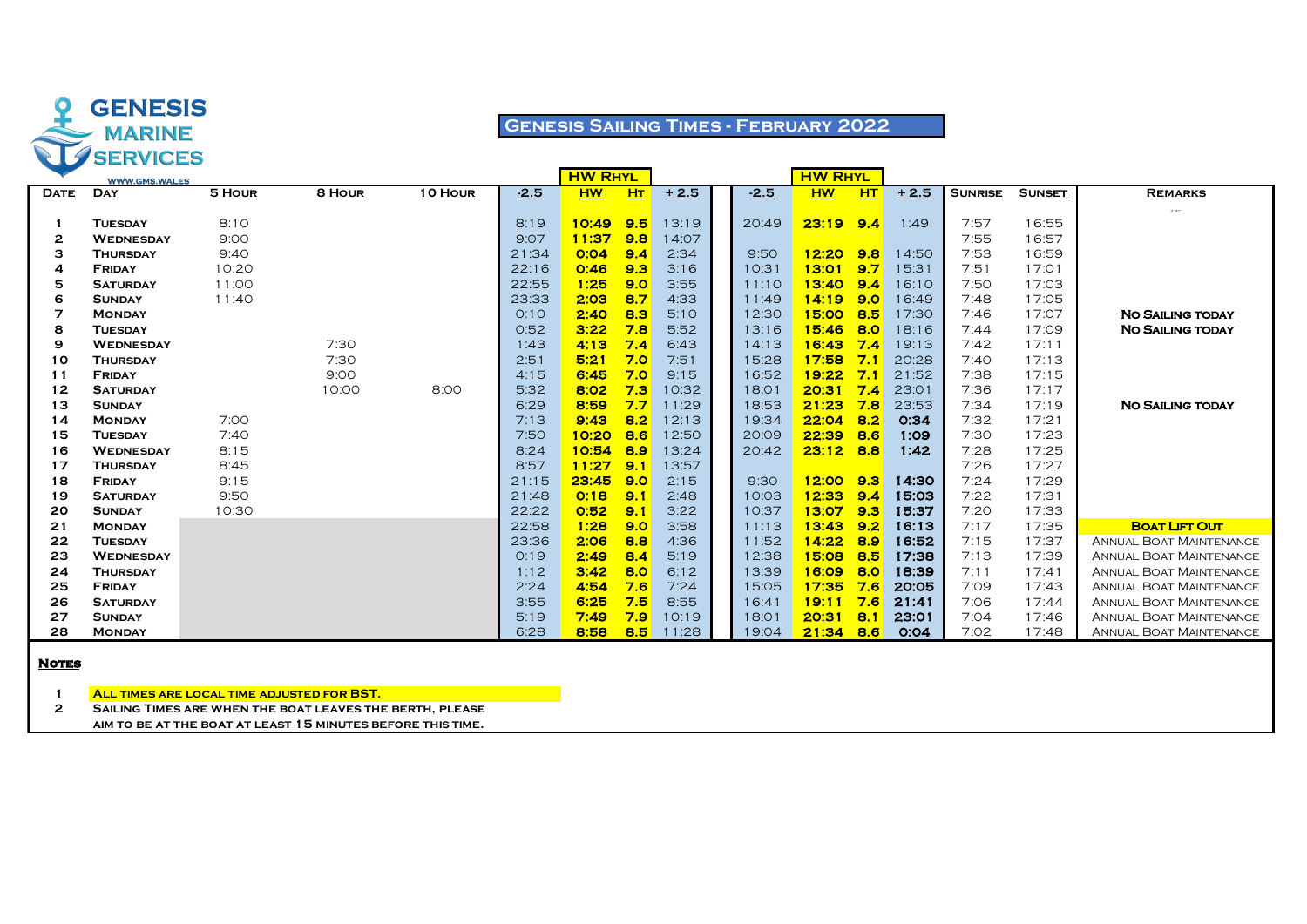

## **Genesis Sailing Times - March 2022**

|             | <b>WWW.GMS.WALES</b> |        |        |         |        | <b>HW RHYL</b> |           |        |        | <b>HW RHYL</b> |    |        |                |               |                                |
|-------------|----------------------|--------|--------|---------|--------|----------------|-----------|--------|--------|----------------|----|--------|----------------|---------------|--------------------------------|
| <b>DATE</b> | <b>DAY</b>           | 5 HOUR | 8 HOUR | 10 HOUR | $-2.5$ | <b>HW</b>      | <b>HT</b> | $+2.5$ | $-2.5$ | <b>HW</b>      | HT | $+2.5$ | <b>SUNRISE</b> | <b>SUNSET</b> | <b>REMARKS</b>                 |
|             |                      |        |        |         |        |                |           |        |        |                |    |        |                |               |                                |
|             | <b>TUESDAY</b>       |        |        |         |        |                |           |        |        |                |    |        |                |               | <b>ANNUAL BOAT MAINTENANCE</b> |
| 2           | <b>WEDNESDAY</b>     |        |        |         |        |                |           |        |        |                |    |        |                |               | <b>ANNUAL BOAT MAINTENANCE</b> |
| з           | <b>THURSDAY</b>      |        |        |         |        |                |           |        |        |                |    |        |                |               | <b>ANNUAL BOAT MAINTENANCE</b> |
| 4           | FRIDAY               |        |        |         |        |                |           |        |        |                |    |        |                |               | <b>ANNUAL BOAT MAINTENANCE</b> |
| 5           | <b>SATURDAY</b>      |        |        |         |        |                |           |        |        |                |    |        |                |               | <b>ANNUAL BOAT MAINTENANCE</b> |
| 6           | <b>SUNDAY</b>        |        |        |         |        |                |           |        |        |                |    |        |                |               | <b>ANNUAL BOAT MAINTENANCE</b> |
| 7           | <b>MONDAY</b>        |        |        |         |        |                |           |        |        |                |    |        |                |               | <b>ANNUAL BOAT MAINTENANCE</b> |
| 8           | <b>TUESDAY</b>       |        |        |         |        |                |           |        |        |                |    |        |                |               | <b>ANNUAL BOAT MAINTENANCE</b> |
| 9           | <b>WEDNESDAY</b>     |        |        |         |        |                |           |        |        |                |    |        |                |               | <b>ANNUAL BOAT MAINTENANCE</b> |
| 10          | <b>THURSDAY</b>      |        |        |         |        |                |           |        |        |                |    |        |                |               | <b>ANNUAL BOAT MAINTENANCE</b> |
| -11         | <b>FRIDAY</b>        |        |        |         |        |                |           |        |        |                |    |        |                |               | <b>ANNUAL BOAT MAINTENANCE</b> |
| 12          | <b>SATURDAY</b>      |        |        |         |        |                |           |        |        |                |    |        |                |               | <b>ANNUAL BOAT MAINTENANCE</b> |
| 13          | <b>SUNDAY</b>        |        |        |         |        |                |           |        |        |                |    |        |                |               | <b>ANNUAL BOAT MAINTENANCE</b> |
| 14          | <b>MONDAY</b>        |        |        |         |        |                |           |        |        |                |    |        |                |               | <b>ANNUAL BOAT MAINTENANCE</b> |
| 15          | <b>TUESDAY</b>       |        |        |         |        |                |           |        |        |                |    |        |                |               | <b>ANNUAL BOAT MAINTENANCE</b> |
| 16          | <b>WEDNESDAY</b>     |        |        |         |        |                |           |        |        |                |    |        |                |               | <b>ANNUAL BOAT MAINTENANCE</b> |
| 17          | <b>THURSDAY</b>      |        |        |         |        |                |           |        |        |                |    |        |                |               | <b>ANNUAL BOAT MAINTENANCE</b> |
| 18          | <b>FRIDAY</b>        |        |        |         |        |                |           |        |        |                |    |        |                |               | <b>ANNUAL BOAT MAINTENANCE</b> |
| 19          | <b>SATURDAY</b>      |        |        |         |        |                |           |        |        |                |    |        |                |               | <b>ANNUAL BOAT MAINTENANCE</b> |
| 20          | <b>SUNDAY</b>        |        |        |         |        |                |           |        |        |                |    |        |                |               | <b>ANNUAL BOAT MAINTENANCE</b> |
| 21          | <b>MONDAY</b>        |        |        |         |        |                |           |        |        |                |    |        |                |               | <b>ANNUAL BOAT MAINTENANCE</b> |
| 22          | <b>TUESDAY</b>       |        |        |         |        |                |           |        |        |                |    |        |                |               | <b>ANNUAL BOAT MAINTENANCE</b> |
| 23          | <b>WEDNESDAY</b>     |        |        |         |        |                |           |        |        |                |    |        |                |               | <b>ANNUAL BOAT MAINTENANCE</b> |
| 24          | <b>THURSDAY</b>      |        |        |         |        |                |           |        |        |                |    |        |                |               | <b>ANNUAL BOAT MAINTENANCE</b> |
| 25          | <b>FRIDAY</b>        |        |        |         |        |                |           |        |        |                |    |        |                |               | <b>ANNUAL BOAT MAINTENANCE</b> |
| 26          | <b>SATURDAY</b>      |        |        |         |        |                |           |        |        |                |    |        |                |               | <b>ANNUAL BOAT MAINTENANCE</b> |
| 27          | <b>SUNDAY</b>        |        |        |         |        |                |           |        |        |                |    |        |                |               | <b>BST BEGINS</b>              |
| 28          | <b>MONDAY</b>        |        |        |         |        |                |           |        |        |                |    |        |                |               | <b>ANNUAL BOAT MAINTENANCE</b> |
| 29          | <b>TUESDAY</b>       |        |        |         |        |                |           |        |        |                |    |        |                |               | <b>ANNUAL BOAT MAINTENANCE</b> |
| 30          | <b>WEDNESDAY</b>     |        |        |         |        |                |           |        |        |                |    |        |                |               | <b>ANNUAL BOAT MAINTENANCE</b> |
| 31          | <b>THURSDAY</b>      |        |        |         |        |                |           |        |        |                |    |        |                |               | <b>ANNUAL BOAT MAINTENANCE</b> |

#### **Notes**

**All times are local time adjusted for BST.**

**Sailing Times are when the boat leaves the berth, please**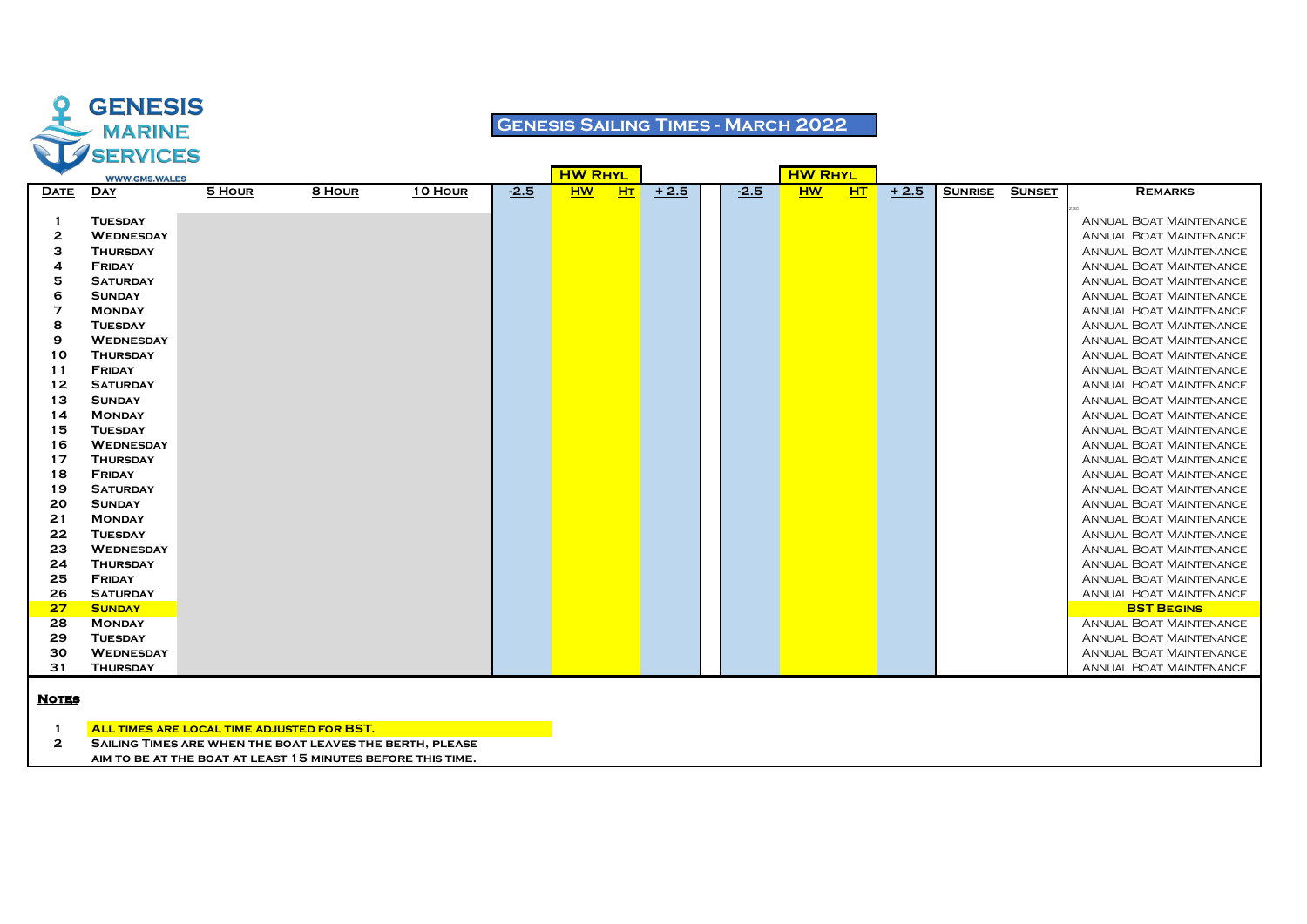

## **Genesis Sailing Times - April 2022**

|              | <b>WWW.GMS.WALES</b> |        |        |         |        | <b>HW RHYL</b> |     |        |        | <b>HW RHYL</b> |                |        |                |               |                                |
|--------------|----------------------|--------|--------|---------|--------|----------------|-----|--------|--------|----------------|----------------|--------|----------------|---------------|--------------------------------|
| <b>DATE</b>  | <b>DAY</b>           | 5 HOUR | 8 HOUR | 10 HOUR | $-2.5$ | <b>HW</b>      | H   | $+2.5$ | $-2.5$ | <b>HW</b>      | H <sub>T</sub> | $+2.5$ | <b>SUNRISE</b> | <b>SUNSET</b> | <b>REMARKS</b>                 |
|              |                      |        |        |         |        |                |     |        |        |                |                |        |                |               |                                |
|              | FRIDAY               |        |        |         | 9:28   | 11:58          | 9.5 | 14:28  | 22:49  | O:19           | 9.3            | 2:49   | 6:45           | 19:48         | <b>ANNUAL BOAT MAINTENANCE</b> |
| 2            | <b>SATURDAY</b>      |        |        |         | 10:03  | 12:33          | 9.6 | 15:03  |        |                |                |        | 6:43           | 19:50         | <b>ANNUAL BOAT MAINTENANCE</b> |
| з            | <b>SUNDAY</b>        |        |        |         | 22:22  | 0:52           | 9.3 | 3:22   | 10:37  | 13:07          | 9.5            | 15:37  | 6:40           | 19:51         | <b>ANNUAL BOAT MAINTENANCE</b> |
| 4            | <b>MONDAY</b>        | 11:00  |        |         | 22:53  | 1:23           | 9.1 | 3:53   | 11:09  | 13:39          | 9.2            | 16:09  | 6:38           | 19:53         | <b>BOAT LAUNCH 1300?</b>       |
| 5            | <b>TUESDAY</b>       | 11:30  |        |         | 23:23  | 1:53           | 8.9 | 4:23   | 11:41  | 14:11          | 8.9            | 16:41  | 6:36           | 19:55         |                                |
| 6            | <b>WEDNESDAY</b>     | 12:05  |        |         | 23:54  | 2:24           | 8.6 | 4:54   | 12:15  | 14:45          | 8.4            | 17:15  | 6:33           | 19:57         |                                |
| 7            | <b>THURSDAY</b>      | 12:45  |        |         | O:28   | 2:58           | 8.2 | 5:28   | 12:52  | 15:22          | 7.9            | 17:52  | 6:31           | 19:59         |                                |
| 8            | FRIDAY               | 13:30  |        |         | 1:07   | 3:37           | 7.7 | 6:07   | 13:39  | 16:09          | 7.3            | 18:39  | 6:28           | 20:00         |                                |
| 9            | <b>SATURDAY</b>      |        | 6:45   | 6:45    | 1:59   | 4:29           | 7.2 | 6:59   | 14:46  | 17:16          | 6.8            | 19:46  | 6:26           | 20:02         |                                |
| 10           | <b>SUNDAY</b>        |        | 8:15   | 8:00    | 3:20   | 5:50           | 6.8 | 8:20   | 16:21  | 18:51          | 6.6            | 21:21  | 6:24           | 20:04         |                                |
| 11           | <b>MONDAY</b>        |        | 9:45   |         | 4:58   | 7:28           | 6.9 | 9:58   | 17:49  | 20:19          | 7.0            | 22:49  | 6:21           | 20:06         |                                |
| 12           | <b>TUESDAY</b>       |        | 10:45  |         | 6:13   | 8:43           | 7.3 | 11:13  | 18:47  | 21:17          | 7.5            | 23:47  | 6:19           | 20:08         |                                |
| 13           | <b>WEDNESDAY</b>     | 7:00   | 11:30  |         | 7:04   | 9:34           | 7.9 | 12:04  | 19:30  | 22:00          | 8.1            | 0:30   | 6:17           | 20:10         |                                |
| 14           | <b>THURSDAY</b>      | 7:35   | 12:00  |         | 7:44   | 10:14          | 8.5 | 12:44  | 20:07  | 22:37          | 8.6            | 1:07   | 6:14           | 20:11         |                                |
| 15           | FRIDAY               | 8:15   |        |         | 8:21   | 10:51          | 8.9 | 13:21  | 20:42  | 23:12          | 9.1            | 1:42   | 6:12           | 20:13         |                                |
| 16           | <b>SATURDAY</b>      | 8:50   |        |         | 8:57   | 11:27          | 9.3 | 13:57  | 21:18  | 23:48          | 9.4            | 2:18   | 6:10           | 20:15         |                                |
| 17           | <b>SUNDAY</b>        | 9:25   |        |         | 9:34   | 12:04          | 9.6 | 14:34  | 21:55  | 0:25           | 9.6            | 2:55   | 6:08           | 20:17         |                                |
| 18           | <b>MONDAY</b>        | 10:00  |        |         | 10:12  | 12:42          | 9.7 | 15:12  |        |                |                |        | 6:05           | 20:19         |                                |
| 19           | <b>TUESDAY</b>       | 10:45  |        |         | 22:33  | 1:03           | 9.6 | 3:33   | 10:52  | 13:22          | 9.6            | 15:52  | 6:03           | 20:21         |                                |
| 20           | <b>WEDNESDAY</b>     | 11:25  |        |         | 23:13  | 1:43           | 9.4 | 4:13   | 11:35  | 14:05          | 9.3            | 16:35  | 6:01           | 20:22         |                                |
| 21           | <b>THURSDAY</b>      | 12:10  |        |         | 23:57  | 2:27           | 9.1 | 4:57   | 12:22  | 14:52          | 8.9            | 17:22  | 5:59           | 20:24         |                                |
| 22           | <b>FRIDAY</b>        | 13:10  |        |         | O:46   | 3:16           | 8.6 | 5:46   | 13:18  | 15:48          | 8.3            | 18:18  | 5:56           | 20:26         |                                |
| 23           | <b>SATURDAY</b>      |        | 6:30   | 6:30    | 1:48   | 4:18           | 8.1 | 6:48   | 14:32  | 17:02          | 7.7            | 19:32  | 5:54           | 20:28         |                                |
| 24           | <b>SUNDAY</b>        |        | 7:50   | 7:50    | 2:57   | 5:27           | 7.7 | 7:57   | 16:02  | 18:32          | 7.4            | 21:02  | 5:52           | 20:30         |                                |
| 25           | <b>MONDAY</b>        |        | 9:20   | 9:20    | 4:33   | 7:03           | 7.7 | 9:33   | 17:28  | 19:58          | 7.6            | 22:28  | 5:50           | 20:31         |                                |
| 26           | <b>TUESDAY</b>       |        | 10:40  | 10:40   | 5:50   | 8:20           | 8.0 | 10:50  | 18:37  | 21:07          | 8.1            | 23:37  | 5:48           | 20:33         |                                |
| 27           | <b>WEDNESDAY</b>     | 6:45   | 11:50  |         | 6:52   | 9:22           | 8.5 | 11:52  | 19:29  | 21:59          | 8.5            | O:29   | 5:46           | 20:35         |                                |
| 28           | <b>THURSDAY</b>      | 7:30   |        |         | 7:41   | 10:11          | 8.8 | 12:41  | 20:11  | 22:41          | 8.8            | 1:11   | 5:43           | 20:37         |                                |
| 29           | <b>FRIDAY</b>        | 8:15   |        |         | 8:23   | 10:53          | 9.1 | 13:23  | 20:47  | 23:17          | 9.0            | 1:47   | 5:41           | 20:39         |                                |
| 30           | <b>SATURDAY</b>      | 8:50   |        |         | 9:00   | 11:30          | 9.2 | 14:00  | 21:21  | 23:51          | 9.1            | 2:21   | 5:39           | 20:40         |                                |
| <b>Notre</b> |                      |        |        |         |        |                |     |        |        |                |                |        |                |               |                                |

**Notes**

**All times are local time adjusted for BST (29 March - 25 October)**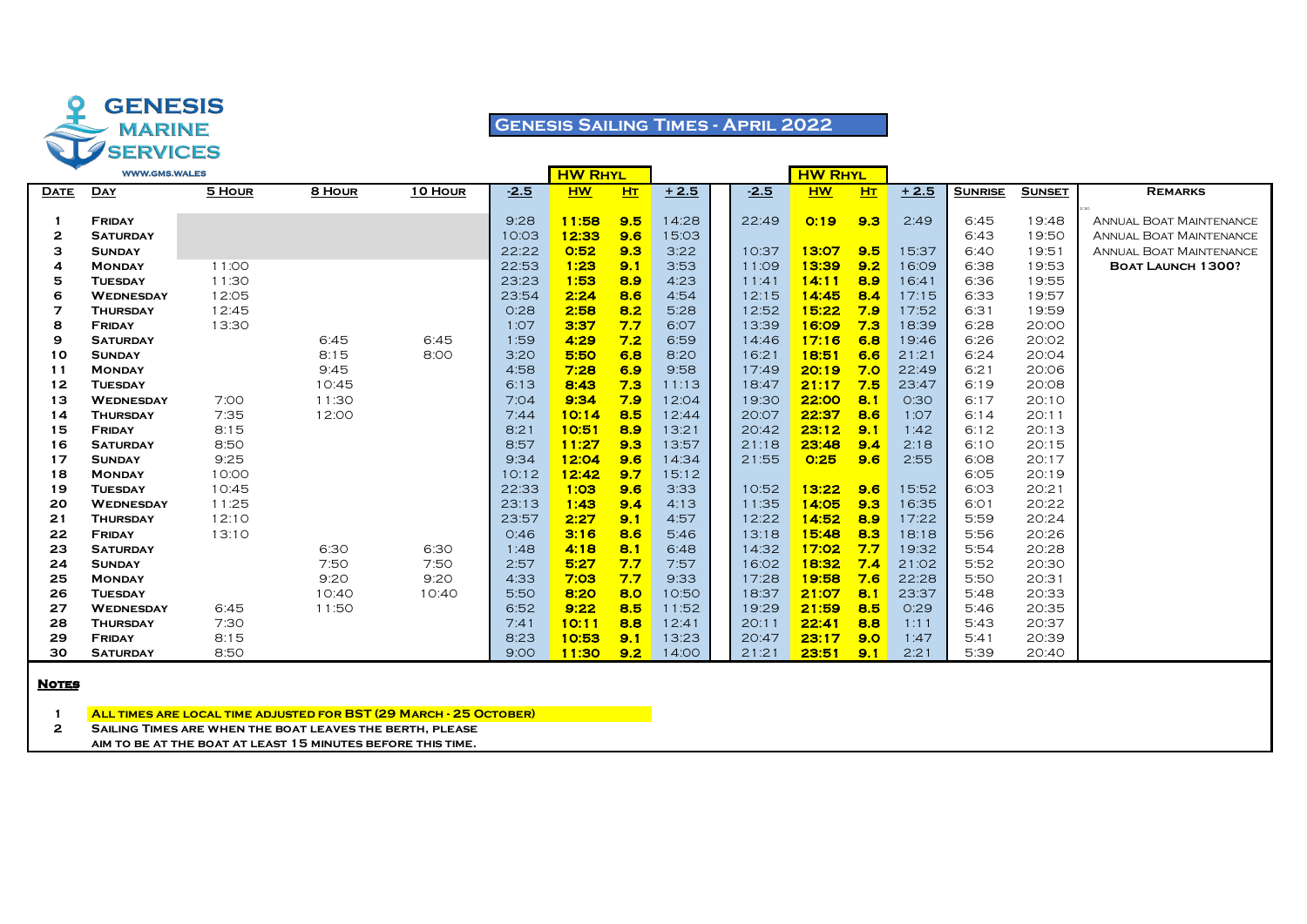

## **Genesis Sailing Times - May 2022**

|             | <b>WWW.GMS.WALES</b> |        |        |         |                  | <b>HW RHYL</b> |     |        |        | <b>HW RHYL</b> |     |        |                |               |                |
|-------------|----------------------|--------|--------|---------|------------------|----------------|-----|--------|--------|----------------|-----|--------|----------------|---------------|----------------|
| <b>DATE</b> | <b>DAY</b>           | 5 HOUR | 8 HOUR | 10 HOUR | $-2.5$           | <b>HW</b>      | HT  | $+2.5$ | $-2.5$ | <b>HW</b>      | HT  | $+2.5$ | <b>SUNRISE</b> | <b>SUNSET</b> | <b>REMARKS</b> |
| -1          | <b>SUNDAY</b>        | 9:30   |        |         | 9:35             | 12:05          | 9.2 | 14:35  | 21:52  | 0:22           | 9.1 | 2:52   | 5:37           | 20:42         | 2:30           |
| 2           | <b>MONDAY</b>        | 10:00  |        |         | 10:09            | 12:39          | 9.1 | 15:09  |        |                |     |        | 5:35           | 20:44         |                |
| з           | <b>TUESDAY</b>       | 10:35  |        |         | 22:24            | 0:54           | 9.0 | 3:24   | 10:42  | $13:12$ 8.9    |     | 15:42  | 5:33           | 20:46         |                |
| 4           | <b>WEDNESDAY</b>     | 11:05  |        |         | 22:55            | 1:25           | 8.8 | 3:55   | 11:15  | 13:45          | 8.6 | 16:15  | 5:31           | 20:48         |                |
| 5           | <b>THURSDAY</b>      | 11:40  |        |         | 23:27            | 1:57           | 8.6 | 4:27   | 11:49  | 14:19          | 8.3 | 16:49  | 5:29           | 20:49         |                |
| 6           | <b>FRIDAY</b>        | 12:20  |        |         | O:O <sub>1</sub> | 2:31           | 8.3 | 5:01   | 12:27  | 14:57          | 7.9 | 17:27  | 5:27           | 20:51         |                |
| 7           | <b>SATURDAY</b>      | 13:00  | 5:30   | 5:30    | O:4O             | 3:10           | 7.9 | 5:40   | 13:11  | 15:41          | 7.5 | 18:11  | 5:26           | 20:53         |                |
| 8           | <b>SUNDAY</b>        | 14:00  | 6:10   | 6:10    | 1:28             | 3:58           | 7.5 | 6:28   | 14:09  | $16:39$ 7.1    |     | 19:09  | 5:24           | 20:55         |                |
| 9           | <b>MONDAY</b>        | 15:20  | 7:20   | 6:30    | 2:34             | 5:04           | 7.1 | 7:34   | 15:27  | 17:57          | 6.9 | 20:27  | 5:22           | 20:56         |                |
| 10          | <b>TUESDAY</b>       |        | 8:45   | 8:45    | 3:57             | 6:27           | 7.1 | 8:57   | 16:48  | 19:18          | 7.1 | 21:48  | 5:20           | 20:58         |                |
| 11          | <b>WEDNESDAY</b>     |        | 10:00  | 8:00    | 5:11             | 7:41           | 7.4 | 10:11  | 17:52  | 20:22          | 7.5 | 22:52  | 5:18           | 21:00         |                |
| 12          | <b>THURSDAY</b>      | 6:00   | 10:45  | 8:45    | 6:10             | 8:40           | 7.9 | 11:10  | 18:42  | 21:12          | 8.1 | 23:42  | 5:17           | 21:01         |                |
| 13          | <b>FRIDAY</b>        | 6:50   | 11:25  | 9:25    | 6:58             | 9:28           | 8.4 | 11:58  | 19:25  | 21:55          | 8.6 | 0:25   | 5:15           | 21:03         |                |
| 14          | <b>SATURDAY</b>      | 7:30   | 12:00  | 10:00   | 7:41             | 10:11          | 8.9 | 12:41  | 20:07  | 22:37          | 9.0 | 1:07   | 5:13           | 21:05         |                |
| 15          | <b>SUNDAY</b>        | 8:15   | 13:00  | 11:00   | 8:23             | 10:53          | 9.3 | 13:23  | 20:48  | 23:18          | 9.4 | 1:48   | 5:12           | 21:06         |                |
| 16          | <b>MONDAY</b>        | 9:00   |        |         | 9:06             | 11:36          | 9.5 | 14:06  | 21:30  | 0:00           | 9.6 | 2:30   | 5:10           | 21:08         |                |
| 17          | <b>TUESDAY</b>       | 9:45   |        |         | 9:50             | 12:20          | 9.6 | 14:50  |        |                |     |        | 5:08           | 21:10         |                |
| 18          | <b>WEDNESDAY</b>     | 10:30  |        |         | 22:13            | O:43           | 9.6 | 3:13   | 10:37  | 13:07          | 9.5 | 15:37  | 5:07           | 21:11         |                |
| 19          | <b>THURSDAY</b>      | 11:15  |        |         | 22:59            | 1:29           | 9.5 | 3:59   | 11:25  | 13:55          | 9.2 | 16:25  | 5:05           | 21:13         |                |
| 20          | FRIDAY               | 12:10  |        |         | 23:48            | 2:18           | 9.2 | 4:48   | 12:19  | 14:49          | 8.8 | 17:19  | 5:04           | 21:14         |                |
| 21          | <b>SATURDAY</b>      | 13:10  | 5:30   | 5:30    | O:42             | 3:12           | 8.8 | 5:42   | 13:19  | 15:49          | 8.3 | 18:19  | 5:03           | 21:16         |                |
| 22          | <b>SUNDAY</b>        | 14:20  | 6:30   | 6:30    | 1:45             | 4:15           | 8.4 | 6:45   | 14:28  | 16:58          | 7.9 | 19:28  | 5:01           | 21:17         |                |
| 23          | <b>MONDAY</b>        |        | 7:45   | 7:45    | 2:55             | 5:25           | 8.1 | 7:55   | 15:44  | $18:14$ 7.7    |     | 20:44  | 5:00           | 21:19         |                |
| 24          | <b>TUESDAY</b>       |        | 9:00   | 8:00    | 4:07             | 6:37           | 8.0 | 9:07   | 16:58  | 19:28          | 7.7 | 21:58  | 4:59           | 21:20         |                |
| 25          | <b>WEDNESDAY</b>     |        | 10:00  | 8:00    | 5:17             | 7:47           | 8.1 | 10:17  | 18:04  | $20:34$ 8.0    |     | 23:04  | 4:57           | 21:22         |                |
| 26          | <b>THURSDAY</b>      | 6:15   | 11:00  | 9:00    | 6:19             | 8:49           | 8.3 | 11:19  | 18:56  | 21:26          | 8.2 | 23:56  | 4:56           | 21:23         |                |
| 27          | <b>FRIDAY</b>        | 7:00   | 11:40  | 9:40    | 7:10             | 9:40           | 8.5 | 12:10  | 19:40  | 22:10          | 8.4 | O:4O   | 4:55           | 21:24         |                |
| 28          | <b>SATURDAY</b>      | 7:45   | 12:20  | 10:20   | 7:54             | 10:24          | 8.7 | 12:54  | 20:19  | 22:49          | 8.6 | 1:19   | 4:54           | 21:26         |                |
| 29          | <b>SUNDAY</b>        | 8:25   | 13:00  | 11:00   | 8:33             | 11:03          | 8.8 | 13:33  | 20:54  | 23:24          | 8.8 | 1:54   | 4:53           | 21:27         |                |
| 30          | <b>MONDAY</b>        | 9:00   |        |         | 9:10             | $11:40$ 8.8    |     | 14:10  | 21:28  | 23:58          | 8.8 | 2:28   | 4:52           | 21:28         |                |
| 31          | <b>TUESDAY</b>       | 9:40   |        |         | 9:46             | $12:16$ 8.8    |     | 14:46  | 22:01  | O:31           | 8.8 | 3:01   | 4:51           | 21:29         |                |
|             |                      |        |        |         |                  |                |     |        |        |                |     |        |                |               |                |

### **Notes**

**All times are local time adjusted for BST.**

**Sailing Times are when the boat leaves the berth, please**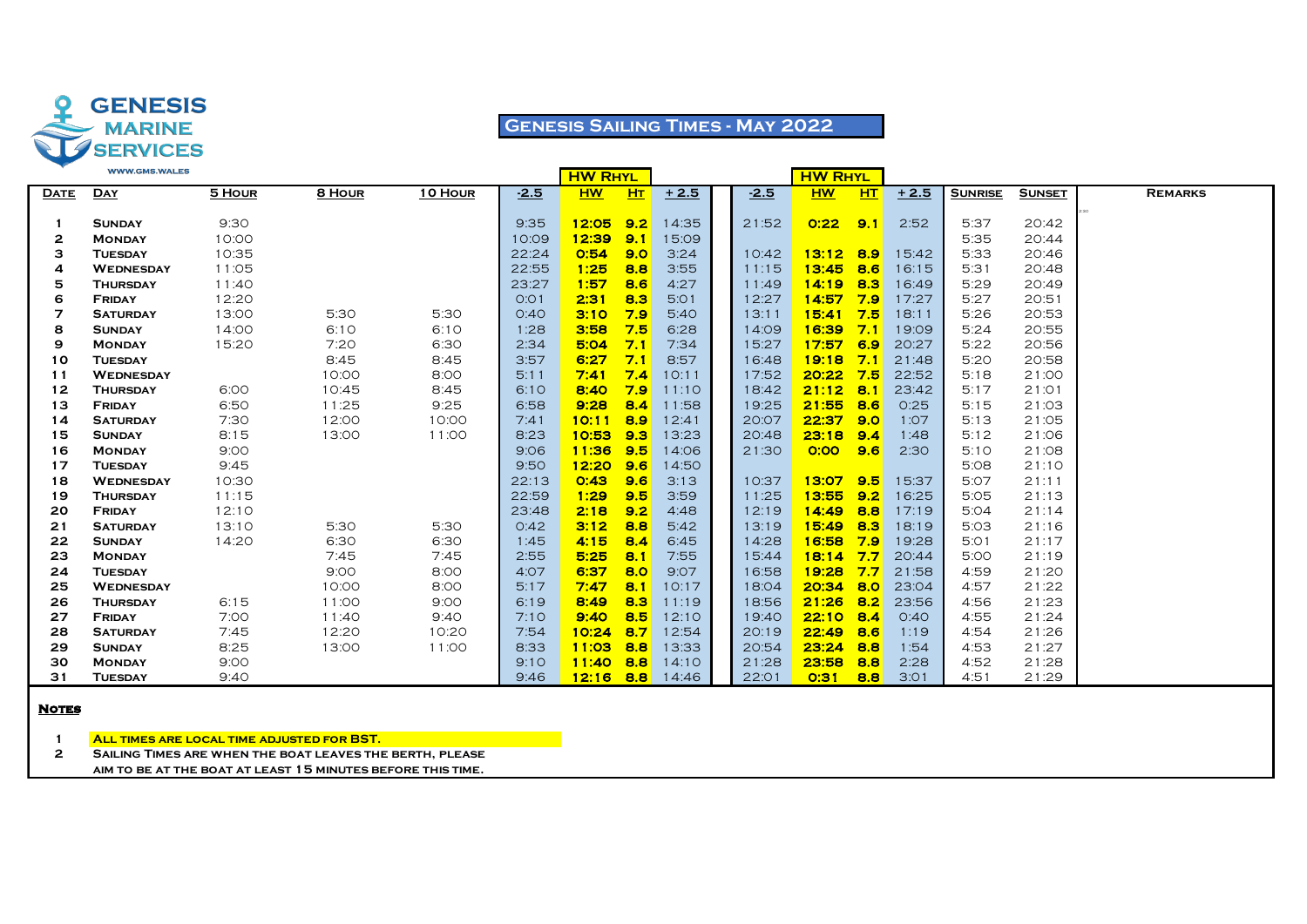

## **Genesis Sailing Times - June 2022**

|             | <b>WWW.GMS.WALES</b> |        |        |         |        | <b>HW RHYL</b> |           |        |        | <b>HW RHYL</b> |        |        |                |               |                             |
|-------------|----------------------|--------|--------|---------|--------|----------------|-----------|--------|--------|----------------|--------|--------|----------------|---------------|-----------------------------|
| <b>DATE</b> | <b>DAY</b>           | 5 HOUR | 8 HOUR | 10 HOUR | $-2.5$ | <b>HW</b>      | <b>HT</b> | $+2.5$ | $-2.5$ | <b>HW</b>      | HT     | $+2.5$ | <b>SUNRISE</b> | <b>SUNSET</b> | <b>REMARKS</b>              |
|             |                      |        |        |         |        |                |           |        |        |                |        |        |                |               |                             |
|             | <b>WEDNESDAY</b>     | 10:15  |        |         |        |                |           |        | 10:20  | 12:50          | 8.6    | 15:20  | 4:50           | 21:30         |                             |
| 2           | <b>THURSDAY</b>      | 10:45  |        |         | 22:34  | 1:04           | 8.7       | 3:34   | 10:55  | 13:25          | 8.5    | 15:55  | 4:49           | 21:32         |                             |
| з           | <b>FRIDAY</b>        | 11:20  |        |         | 23:07  | 1:37           | 8.6       | 4:07   | 11:31  | 14:01          | 8.3    | 16:31  | 4:48           | 21:33         | <b>IOM TT-NO SAILINGS</b>   |
| 4           | <b>SATURDAY</b>      | 12:00  |        |         | 23:43  | 2:13           | 8.4       | 4:43   | 12:07  | 14:37          | 8.0    | 17:07  | 4:48           | 21:34         | <b>IOM TT-NO SAILINGS</b>   |
| 5           | <b>SUNDAY</b>        | 12:40  | 5:00   | 5:00    | O:21   | 2:51           | 8.1       | 5:21   | 12:49  | 15:19          | 7.7    | 17:49  | 4:47           | 21:35         | <b>IOM TT - NO SAILINGS</b> |
| 6           | <b>MONDAY</b>        | 13:30  | 5:45   | 6:00    | 1:05   | 3:35           | 7.9       | 6:05   | 13:39  | 16:09          | 7.5    | 18:39  | 4:46           | 21:36         | <b>IOM TT - NO SAILINGS</b> |
| 7           | <b>TUESDAY</b>       | 14:30  | 6:45   | 6:30    | 1:58   | 4:28           | 7.6       | 6:58   | 14:39  | 17:09          | 7.3    | 19:39  | 4:46           | 21:37         | <b>IOM TT - NO SAILINGS</b> |
| 8           | <b>WEDNESDAY</b>     |        | 7:45   | 7:45    | 3:02   | 5:32           | 7.6       | 8:02   | 15:46  | 18:16          | 7.4    | 20:46  | 4:45           | 21:38         | <b>IOM TT - NO SAILINGS</b> |
| 9           | <b>THURSDAY</b>      |        | 8:50   | 8:50    | 4:08   | 6:38           | 7.7       | 9:08   | 16:52  | 19:22          | 7.6    | 21:52  | 4:45           | 21:39         | <b>IOM TT - NO SAILINGS</b> |
| 10          | <b>FRIDAY</b>        |        | 9:50   | 9:50    | 5:12   | 7:42           | 7.9       | 10:12  | 17:52  | 20:22          | 8.0    | 22:52  | 4:44           | 21:39         | <b>IOM TT-NO SAILINGS</b>   |
| 11          | <b>SATURDAY</b>      |        | 10:50  | 9:00    | 6:10   | 8:40           | 8.3       | 11:10  | 18:55  | 21:25          | 8.5    | 23:55  | 4:44           | 21:40         | <b>IOM TT - NO SAILINGS</b> |
| 12          | <b>SUNDAY</b>        |        | 11:30  | 9:30    | 7:04   | 9:34           | 8.7       | 12:04  | 19:34  | 22:04          | 8.9    | 0:34   | 4:44           | 21:41         |                             |
| 13          | <b>MONDAY</b>        | 7:45   |        |         | 7:55   | 10:25          | 9.1       | 12:55  | 20:23  | 22:53          | 9.2    | 1:23   | 4:43           | 21:41         |                             |
| 14          | <b>TUESDAY</b>       | 8:40   |        |         | 8:46   | 11:16          | 9.3       | 13:46  | 21:11  | 23:41          | 9.4    | 2:11   | 4:43           | 21:42         |                             |
| 15          | <b>WEDNESDAY</b>     | 9:30   |        |         | 9:37   | 12:07          | 9.4       | 14:37  | 22:17  | 0:30           | 9.6    | 3:00   | 4:43           | 21:43         |                             |
| 16          | <b>THURSDAY</b>      | 10:20  |        |         |        |                |           |        | 10:28  | 12:58          | 9.4    | 15:28  | 4:43           | 21:43         |                             |
| 17          | <b>FRIDAY</b>        | 11:15  |        |         | 22:50  | 1:20           | 9.5       | 3:50   | 11:21  | 13:51          | 9.2    | 16:21  | 4:43           | 21:44         |                             |
| 18          | <b>SATURDAY</b>      | 12:05  |        |         | 23:42  | 2:12           | 9.4       | 4:42   | 12:14  | 14:44          | 8.9    | 17:14  | 4:43           | 21:44         |                             |
| 19          | <b>SUNDAY</b>        | 13:00  | 5:20   | 5:20    | 0:35   | 3:05           | 9.1       | 5:35   | 13:10  | 15:40          | 8.5    | 18:10  | 4:43           | 21:44         |                             |
| 20          | <b>MONDAY</b>        | 14:00  | 6:00   | 6:00    | 1:31   | 4:01           | 8.8       | 6:31   | 14:08  | 16:38          | 8.2    | 19:08  | 4:43           | 21:45         |                             |
| 21          | <b>TUESDAY</b>       |        | 7:15   | 7:15    | 2:29   | 4:59           | 8.5       | 7:29   | 15:10  | 17:40          | 7.9    | 20:10  | 4:43           | 21:45         |                             |
| 22          | <b>WEDNESDAY</b>     |        | 8:15   | 8:15    | 3:30   | 6:00           | 8.2       | 8:30   | 16:15  | 18:45          | 7.7    | 21:15  | 4:43           | 21:45         |                             |
| 23          | <b>THURSDAY</b>      |        | 9:15   | 7:30    | 4:34   | 7:04           | 8.1       | 9:34   | 17:19  | 19:49          | 7.7    | 22:19  | 4:44           | 21:45         |                             |
| 24          | <b>FRIDAY</b>        |        | 10:15  | 8:30    | 5:37   | 8:07           | 8.0       | 10:37  | 18:18  | 20:48          | 7.8    | 23:18  | 4:44           | 21:45         |                             |
| 25          | <b>SATURDAY</b>      | 6:30   | 11:00  | 9:30    | 6:35   | 9:05           | 8.1       | 11:35  | 19:08  | 21:38          | 8.0    | O:O8   | 4:44           | 21:45         |                             |
| 26          | <b>SUNDAY</b>        | 7:15   | 12:00  | 10:00   | 7:25   | 9:55           | 8.2       | 12:25  | 19:52  | 22:22          | 8.3    | 0:52   | 4:45           | 21:45         |                             |
| 27          | <b>MONDAY</b>        | 8:00   |        |         | 8:10   | 10:40          | 8.3       | 13:10  | 20:31  | 23:01          | 8.5    | 1:31   | 4:45           | 21:45         |                             |
| 28          | <b>TUESDAY</b>       | 8:45   |        |         | 8:51   | 11:21          | 8.4       | 13:51  | 21:08  | 23:38          | 8.6    | 2:08   | 4:46           | 21:45         |                             |
| 29          | <b>WEDNESDAY</b>     | 9:20   |        |         | 9:28   | 11:58          | 8.5       | 14:28  | 22:01  | O:14           | $-8.7$ | 2:44   | 4:46           | 21:44         |                             |
| 30          | <b>THURSDAY</b>      | 9:50   |        |         | 10:04  | 12:34          | 8.5       | 15:04  |        |                |        |        | 4:47           | 21:44         |                             |

### **Notes**

**All times are local time adjusted for BST.**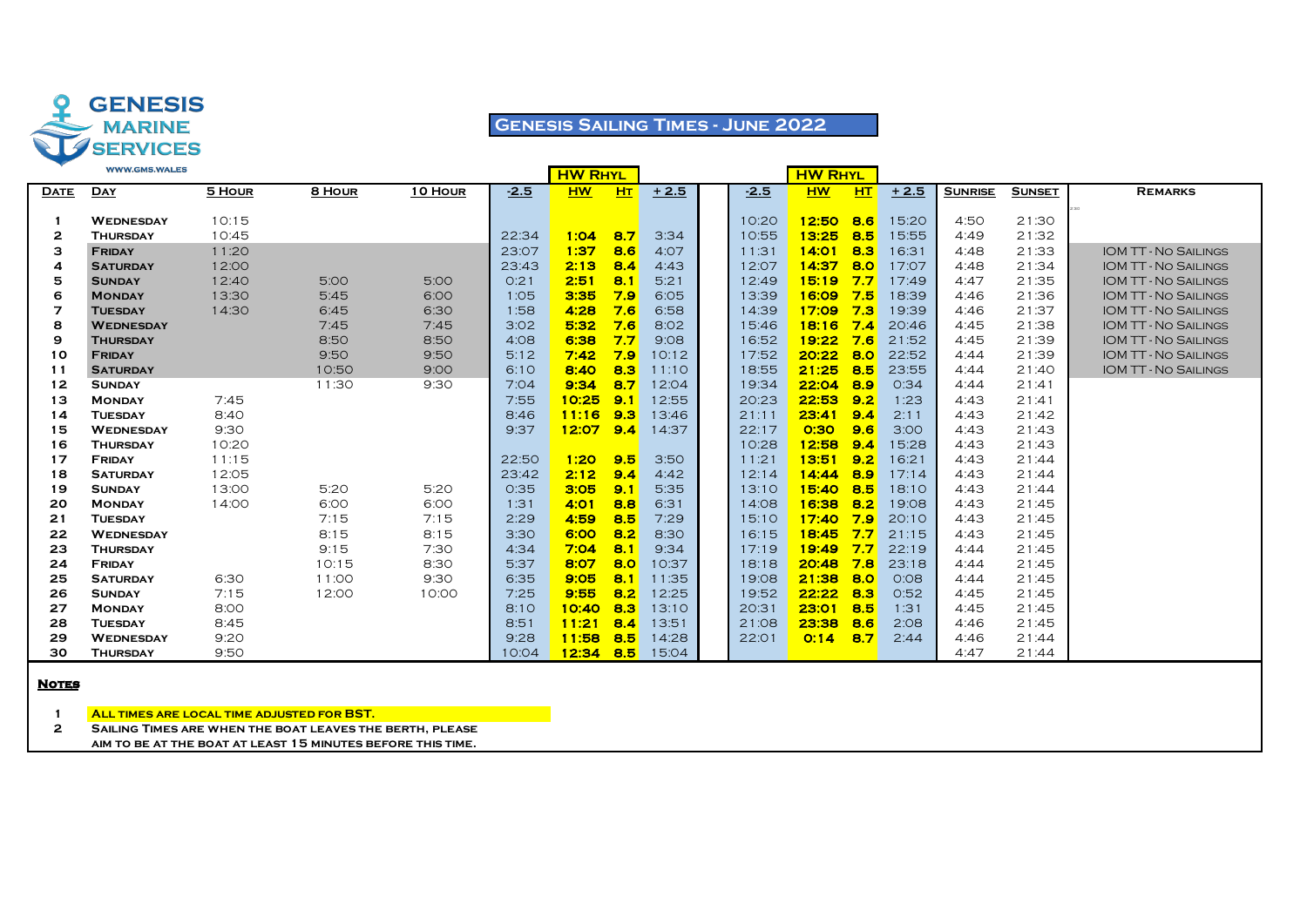

### **Genesis Sailing Times - July 2022**

|             | CU SERVICES                      |        |              |              |             |              | 0:17           |                |              |                |                |                |                |                |                |                           |
|-------------|----------------------------------|--------|--------------|--------------|-------------|--------------|----------------|----------------|--------------|----------------|----------------|----------------|----------------|----------------|----------------|---------------------------|
|             | <b>WWW.GMS.WALES</b>             |        |              |              |             |              | <b>HW RHYL</b> |                |              |                | <b>HW RHYL</b> |                |                |                |                |                           |
| <b>DATE</b> | <b>DAY</b>                       | 5 HOUR | 8 HOUR       | 10 HOUR      | 12 HR WRECK | $-2.5$       | <b>HW</b>      | H <sub>T</sub> | $+2.5$       | $-2.5$         | <b>HW</b>      | H <sub>T</sub> | $+2.5$         | <b>SUNRISE</b> | <b>SUNSET</b>  | <b>REMARKS</b>            |
|             |                                  |        |              |              |             |              |                |                |              |                |                |                |                |                |                |                           |
|             | <b>FRIDAY</b>                    | 10:30  |              |              |             | 22:19        | O:49           | 8.7            | 3:19         | 10:39          | 13:09          | 8.5            | 15:39          | 4:48           | 21:44          |                           |
| 2           | <b>SATURDAY</b>                  | 11:10  |              |              |             | 22:52        | 1:22           | 8.7            | 3:52         | 11:14          | 13:44          | 8.4            | 16:14          | 4:49           | 21:43          |                           |
| з           | <b>SUNDAY</b>                    | 11:40  |              |              |             | 23:28        | 1:58           | 8.6            | 4:28         | 11:50          | 14:20          | 8.3            | 16:50          | 4:49           | 21:43          |                           |
| 4           | <b>MONDAY</b>                    | 12:20  |              |              |             | O:04         | 2:34           | 8.5            | 5:04         | 12:28          | 14:58          | 8.1            | 17:28          | 4:50           | 21:42          |                           |
| 5           | <b>TUESDAY</b>                   | 13:00  | 5:30         | 5:30         |             | O:42         | 3:12           | 8.3            | 5:42         | 13:10          | 15:40          | 8.0            | 18:10          | 4:51           | 21:42          |                           |
| 6           | <b>WEDNESDAY</b>                 | 13:50  | 6:00         | 6:00         |             | 1:25         | 3:55<br>4:46   | 8.2            | 6:25         | 13:58          | 16:28          | 7.8<br>7.7     | 18:58          | 4:52           | 21:41          |                           |
| 7<br>8      | <b>THURSDAY</b>                  | 14:45  | 7:00         | 6:00<br>6:00 |             | 2:16<br>3:14 | 5:44           | 8.0<br>7.9     | 7:16<br>8:14 | 14:54          | 17:24<br>18:28 | 7.7            | 19:54<br>20:58 | 4:53<br>4:54   | 21:40<br>21:40 |                           |
|             | FRIDAY                           |        | 8:00<br>9:00 | 7:00         |             | 4:21         | 6:51           | 8.0            | 9:21         | 15:58<br>17:06 | 19:36          | 7.9            | 22:06          | 4:55           | 21:39          |                           |
| 9<br>10     | <b>SATURDAY</b><br><b>SUNDAY</b> |        | 10:00        | 8:00         |             | 5:31         | 8:01           | 8.1            | 10:31        | 18:12          | 20:42          | 8.2            | 23:12          | 4:56           | 21:38          |                           |
| 11          | <b>MONDAY</b>                    | 6:30   | 11:00        | 9:00         |             | 6:38         | 9:08           | 8.4            | 11:38        | 19:12          | 21:42          | 8.6            | O:12           | 4:57           | 21:37          |                           |
| 12          | <b>TUESDAY</b>                   | 7:30   | 12:00        | 10:00        |             | 7:40         | 10:10          | 8.8            | 12:40        | 20:07          | 22:37          | 9.0            | 1:07           | 4:59           | 21:36          |                           |
| 13          | <b>WEDNESDAY</b>                 | 8:30   | 13:00        | 11:00        |             | 8:37         | 11:07          | 9.1            | 13:37        | 21:00          | 23:30          | 9.4            | 2:00           | 5:00           | 21:35          |                           |
| 14          | <b>THURSDAY</b>                  | 9:20   |              |              |             | 9:31         | $12:01$ 9.3    |                | 14:31        | 21:52          | O:22           | 9.6            | 2:52           | 5:01           | 21:34          |                           |
| 15          | <b>FRIDAY</b>                    | 10:15  |              |              |             |              |                |                |              | 10:22          | 12:52          | 9.4            | 15:22          | 5:02           | 21:33          |                           |
| 16          | <b>SATURDAY</b>                  | 11:00  |              |              |             | 22:41        | 1:11           | 9.7            | 3:41         | 11:12          | 13:42          | 9.3            | 16:12          | 5:04           | 21:32          |                           |
| 17          | <b>SUNDAY</b>                    | 11:50  |              |              |             | 23:30        | 2:00           | 9.7            | 4:30         | 12:01          | 14:31          | 9.1            | 17:01          | 5:05           | 21:31          |                           |
| 18          | <b>MONDAY</b>                    | 12:40  |              | 5:00         |             | 0:18         | 2:48           | 9.5            | 5:18         | 12:47          | 15:17          | 8.8            | 17:47          | 5:06           | 21:30          |                           |
| 19          | <b>TUESDAY</b>                   | 13:30  |              |              |             | 1:04         | 3:34           | 9.1            | 6:04         | 13:34          | 16:04          | 8.4            | 18:34          | 5:08           | 21:28          |                           |
| 20          | <b>WEDNESDAY</b>                 | 14:15  | 6:30         | 6:00         |             | 1:52         | 4:22           | 8.7            | 6:52         | 14:25          | 16:55          | 8.0            | 19:25          | 5:09           | 21:27          |                           |
| 21          | <b>THURSDAY</b>                  |        | 7:30         | 6:00         |             | 2:55         | 5:25           | 8.2            | 7:55         | 15:20          | 17:50          | 7.6            | 20:20          | 5:11           | 21:26          |                           |
| 22          | <b>FRIDAY</b>                    |        | 8:30         | 6:30         | 6:30        | 3:43         | 6:13           | 7.8            | 8:43         | 16:25          | 18:55          | 7.4            | 21:25          | 5:12           | 21:24          | <b>GOOD WRECKING TIDE</b> |
| 23          | <b>SATURDAY</b>                  |        | 9:30         | 7:30         | 7:30        | 4:52         | 7:22           | 7.6            | 9:52         | 17:35          | 20:05          | 7.4            | 22:35          | 5:14           | 21:23          | <b>GOOD WRECKING TIDE</b> |
| 24          | <b>SUNDAY</b>                    |        | 10:30        | 8:30         | 8:30        | 6:01         | 8:31           | 7.5            | 11:01        | 18:39          | 21:09          | 7.6            | 23:39          | 5:15           | 21:21          | <b>GOOD WRECKING TIDE</b> |
| 25          | <b>MONDAY</b>                    | 7:00   | 11:30        | 9:30         |             | 7:03         | 9:33           | 7.7            | 12:03        | 19:31          | 22:01          | 8.0            | 0:31           | 5:17           | 21:20          |                           |
| 26          | <b>TUESDAY</b>                   | 7:45   | 12:15        | 10:15        |             | 7:54         | 10:24          | 8.0            | 12:54        | 20:16          | 22:46          | 8.3            | 1:16           | 5:18           | 21:18          |                           |
| 27          | <b>WEDNESDAY</b>                 | 8:30   |              |              |             | 8:37         | 11:07          | 8.2            | 13:37        | 20:54          | 23:24          | 8.5            | 1:54           | 5:20           | 21:17          |                           |
| 28          | <b>THURSDAY</b>                  | 9:00   |              |              |             | 9:14         | 11:44          | 8.4            | 14:14        | 21:29          | 23:59          | 8.7            | 2:29           | 5:21           | 21:15          |                           |
| 29          | <b>FRIDAY</b>                    | 9:40   |              |              |             | 9:49         | $12:19$ 8.6    |                | 14:49        | 22:03          | 0:33           | 8.9            | 3:03           | 5:23           | 21:13          |                           |
| 30          | <b>SATURDAY</b>                  | 10:15  |              |              |             |              |                |                |              | 10:22          | 12:52          | 8.7            | 15:22          | 5:24           | 21:12          |                           |
| 31          | <b>SUNDAY</b>                    | 10:45  |              |              |             | 22:36        | 1:06           | <b>8.9</b>     | 3:36         | 10:55          | 13:25          | 8.7            | 15:55          | 5:26           | 21:10          |                           |

#### **Notes**

**All times are local time adjusted for BST.**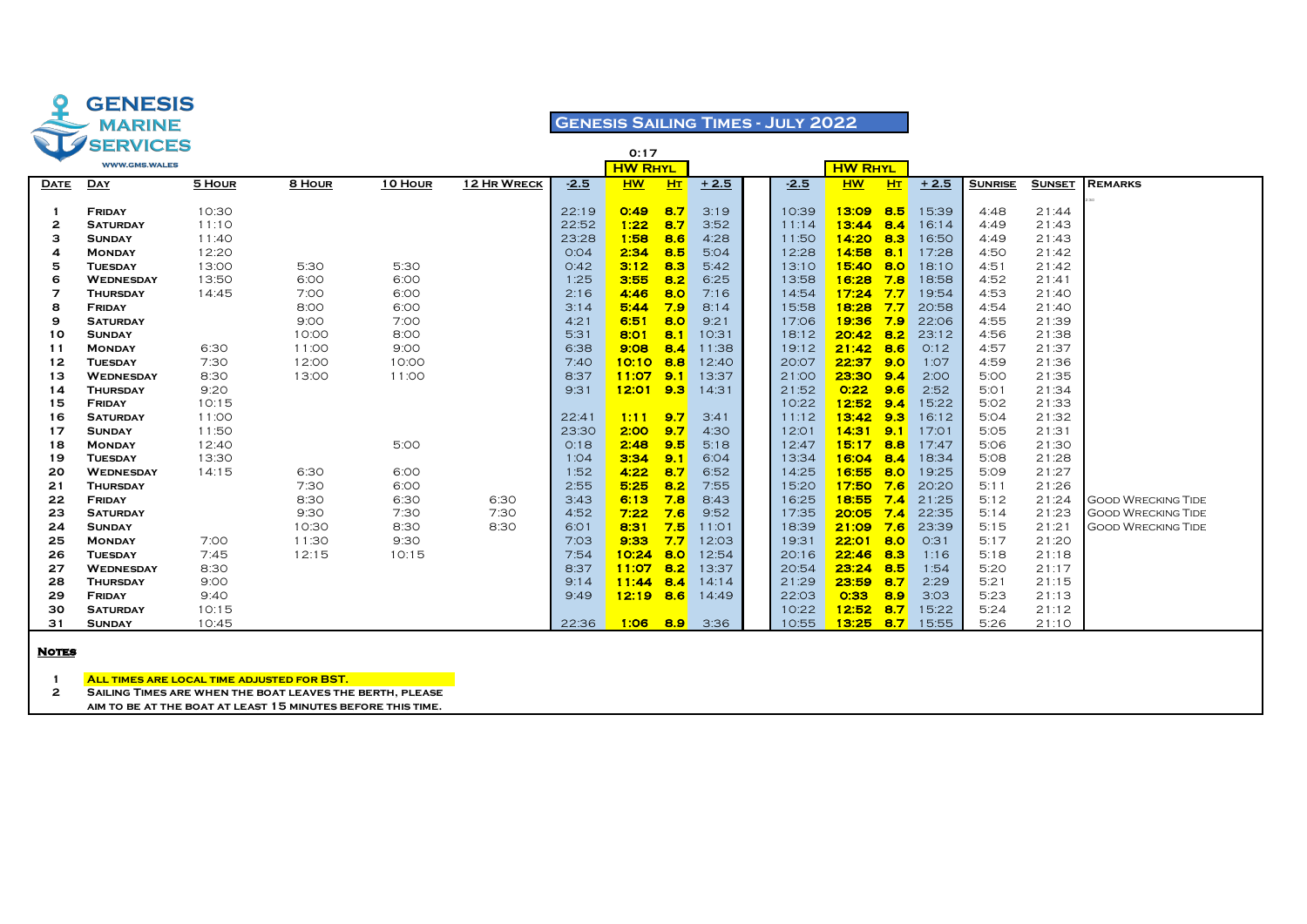

### **Genesis Sailing Times - August 2022**

|             | <b>WWW.GMO.WALES</b> |        |        |         |             |        | <b>HW RHYL</b> |     |        |        | <b>HW RHYL</b> |     |        |                |               |                           |
|-------------|----------------------|--------|--------|---------|-------------|--------|----------------|-----|--------|--------|----------------|-----|--------|----------------|---------------|---------------------------|
| <b>DATE</b> | <b>DAY</b>           | 5 HOUR | 8 HOUR | 10 HOUR | 12 HR WRECK | $-2.5$ | <b>HW</b>      | HT  | $+2.5$ | $-2.5$ | <b>HW</b>      | H   | $+2.5$ | <b>SUNRISE</b> | <b>SUNSET</b> | <b>REMARKS</b>            |
|             |                      |        |        |         |             |        |                |     |        |        |                |     |        |                |               |                           |
|             | <b>MONDAY</b>        | 11:20  |        |         |             | 23:09  | 1:39           | 8.9 | 4:09   | 11:28  | 13:58          | 8.7 | 16:28  | 5:28           | 21:08         |                           |
| 2           | <b>TUESDAY</b>       | 12:00  |        |         |             | 23:41  | 2:11           | 8.9 | 4:41   | 12:03  | 14:33          | 8.6 | 17:03  | 5:29           | 21:06         |                           |
| з           | <b>WEDNESDAY</b>     | 12:30  |        |         |             | O:16   | 2:46           | 8.8 | 5:16   | 12:40  | 15:10          | 8.4 | 17:40  | 5:31           | 21:04         |                           |
| Δ           | <b>THURSDAY</b>      | 13:15  | 5:30   | 5:30    |             | 0:53   | 3:23           | 8.6 | 5:53   | 13:21  | 15:51          | 8.2 | 18:21  | 5:33           | 21:03         |                           |
| 5           | <b>FRIDAY</b>        | 14:00  | 6:10   | 6:10    |             | 1:36   | 4:06           | 8.4 | 6:36   | 14:10  | 16:40          | 8.0 | 19:10  | 5:34           | 21:01         |                           |
| 6           | <b>SATURDAY</b>      |        | 7:15   | 7:00    |             | 2:30   | 5:00           | 8.1 | 7:30   | 15:13  | 17:43          | 7.8 | 20:13  | 5:36           | 20:59         |                           |
| 7           | <b>SUNDAY</b>        |        | 8:30   | 7:00    |             | 3:41   | 6:11           | 7.8 | 8:41   | 16:31  | 19:01          | 7.7 | 21:31  | 5:38           | 20:57         |                           |
| 8           | <b>MONDAY</b>        |        | 9:50   | 9:00    |             | 5:07   | 7:37           | 7.8 | 10:07  | 17:51  | 20:21          | 8.0 | 22:51  | 5:40           | 20:55         |                           |
| 9           | <b>TUESDAY</b>       | 6:20   | 11:00  | 9:00    |             | 6:27   | 8:57           | 8.1 | 11:27  | 19:01  | 21:31          | 8.4 | O:O1   | 5:41           | 20:53         |                           |
| 10          | <b>WEDNESDAY</b>     | 7:30   | 12:00  | 10:00   |             | 7:35   | 10:05          | 8.5 | 12:35  | 20:00  | 22:30          | 9.0 | 1:00   | 5:43           | 20:51         |                           |
| 11          | <b>THURSDAY</b>      | 8:30   |        |         |             | 8:34   | 11:04          | 9.0 | 13:34  | 20:53  | 23:23          | 9.4 | 1:53   | 5:45           | 20:49         |                           |
| 12          | FRIDAY               | 9:15   |        |         |             | 9:25   | 11:55          | 9.3 | 14:25  | 21:42  | 0:12           | 9.8 | 2:42   | 5:46           | 20:47         |                           |
| 13          | <b>SATURDAY</b>      | 10:00  |        |         |             | 10:11  | 12:41          | 9.5 | 15:11  |        |                |     |        | 5:48           | 20:45         |                           |
| 14          | <b>SUNDAY</b>        | 10:45  |        |         |             | 22:27  | 0:57           | 9.9 | 3:27   | 10:55  | 13:25          | 9.5 | 15:55  | 5:50           | 20:43         |                           |
| 15          | <b>MONDAY</b>        | 11:30  |        |         |             | 23:10  | 1:40           | 9.9 | 4:10   | 11:36  | 14:06          | 9.3 | 16:36  | 5:52           | 20:40         |                           |
| 16          | <b>TUESDAY</b>       | 12:05  |        |         |             | 23:51  | 2:21           | 9.6 | 4:51   | 12:15  | 14:45          | 8.9 | 17:15  | 5:53           | 20:38         |                           |
| 17          | <b>WEDNESDAY</b>     | 12:45  |        |         |             | O:31   | 3:01           | 9.2 | 5:31   | 12:53  | 15:23          | 8.5 | 17:53  | 5:55           | 20:36         |                           |
| 18          | <b>THURSDAY</b>      | 13:30  | 5:45   | 5:45    |             | 1:11   | 3:41           | 8.7 | 6:11   | 13:34  | 16:04          | 8.1 | 18:34  | 5:57           | 20:34         |                           |
| 19          | FRIDAY               | 14:15  | 6:30   | 6:30    |             | 1:56   | 4:26           | 8.2 | 6:56   | 14:22  | 16:52          | 7.6 | 19:22  | 5:58           | 20:32         |                           |
| 20          | <b>SATURDAY</b>      |        | 7:30   | 7:30    | 5:30        | 2:51   | 5:21           | 7.6 | 7:51   | 15:26  | 17:56          | 7.2 | 20:26  | 6:00           | 20:30         | <b>GOOD WRECKING TIDE</b> |
| 21          | <b>SUNDAY</b>        |        | 8:45   | 8:30    | 6:30        | 4:04   | 6:34           | 7.1 | 9:04   | 16:49  | 19:19          | 7.1 | 21:49  | 6:02           | 20:27         | <b>GOOD WRECKING TIDE</b> |
| 22          | <b>MONDAY</b>        |        | 10:15  | 9:30    | 7:30        | 5:31   | 8:01           | 7.1 | 10:31  | 18:11  | 20:41          | 7.3 | 23:11  | 6:04           | 20:25         | <b>GOOD WRECKING TIDE</b> |
| 23          | <b>TUESDAY</b>       | 6:40   | 11:10  | 9:30    |             | 6:46   | 9:16           | 7.4 | 11:46  | 19:12  | 21:42          | 7.7 | O:12   | 6:05           | 20:23         |                           |
| 24          | <b>WEDNESDAY</b>     | 7:30   | 12:00  | 10:00   |             | 7:40   | 10:10          | 7.8 | 12:40  | 19:58  | 22:28          | 8.2 | 0:58   | 6:07           | 20:21         |                           |
| 25          | <b>THURSDAY</b>      | 8:15   |        |         |             | 8:21   | 10:51          | 8.2 | 13:21  | 20:35  | 23:05          | 8.6 | 1:35   | 6:09           | 20:18         |                           |
| 26          | <b>FRIDAY</b>        | 8:45   |        |         |             | 8:55   | 11:25          | 8.5 | 13:55  | 21:09  | 23:39          | 8.9 | 2:09   | 6:11           | 20:16         |                           |
| 27          | <b>SATURDAY</b>      | 9:20   |        |         |             | 9:28   | 11:58          | 8.8 | 14:28  | 21:41  | O:11           | 9.1 | 2:41   | 6:12           | 20:14         |                           |
| 28          | <b>SUNDAY</b>        | 9:50   |        |         |             | 9:59   | $12:29$ 9.0    |     | 14:59  | 22:12  | O:42           | 9.2 | 3:12   | 6:14           | 20:11         |                           |
| 29          | <b>MONDAY</b>        | 10:20  |        |         |             |        |                |     |        | 10:30  | 13:00          | 9.0 | 15:30  | 6:16           | 20:09         |                           |
| 30          | <b>TUESDAY</b>       | 10:50  |        |         |             | 22:43  | 1:13           | 9.3 | 3:43   | 11:02  | 13:32          | 9.1 | 16:02  | 6:18           | 20:07         |                           |
| 31          | <b>WEDNESDAY</b>     | 11:30  |        |         |             | 23:15  | 1:45           | 9.2 | 4:15   | 11:35  | 14:05          | 9.0 | 16:35  | 6:19           | 20:04         |                           |

#### **Notes**

**All times are local time adjusted for BST.**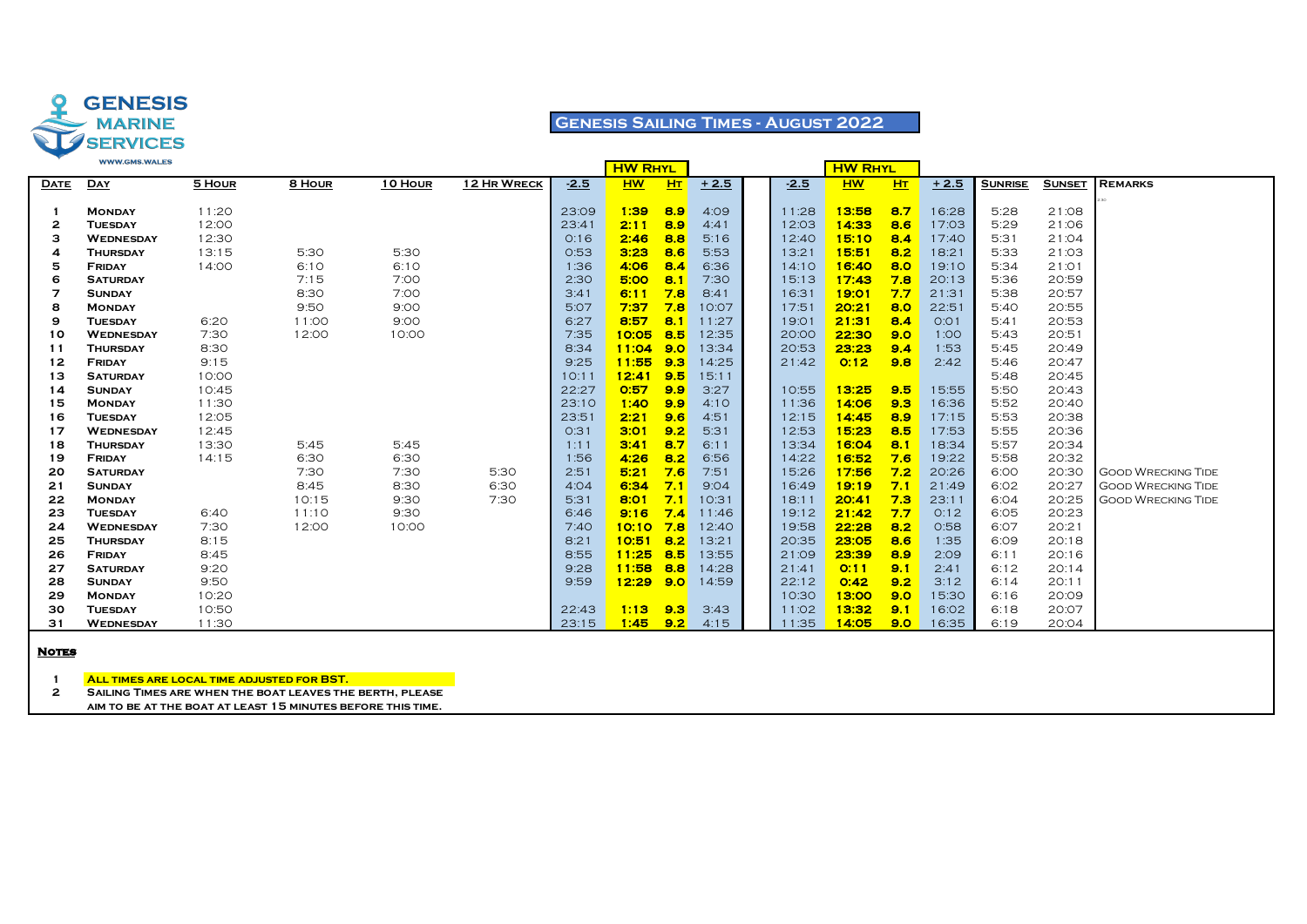

### **Genesis Sailing Times - September 2022**

|             | <b>WWW.GMS.WALES</b> |        |        |         |             |        | <b>HW RHYL</b> |                |        |        | <b>HW RHYL</b> |                  |        |                |               |                           |
|-------------|----------------------|--------|--------|---------|-------------|--------|----------------|----------------|--------|--------|----------------|------------------|--------|----------------|---------------|---------------------------|
| <u>DATE</u> | <b>DAY</b>           | 5 HOUR | 8 HOUR | 10 HOUR | 12 HR WRECK | $-2.5$ | <b>HW</b>      | H <sub>T</sub> | $+2.5$ | $-2.5$ | <b>HW</b>      | H <sub>T</sub>   | $+2.5$ | <b>SUNRISE</b> | <b>SUNSET</b> | <b>REMARKS</b>            |
|             |                      |        |        |         |             |        |                |                |        |        |                |                  |        |                |               |                           |
|             | <b>THURSDAY</b>      | 12:00  |        |         |             | 23:48  | 2:18           | 9.1            | 4:48   | 12:10  | 14:40          | 8.8              | 17:10  | 6:21           | 20:02         |                           |
| 2           | <b>FRIDAY</b>        | 12:45  |        |         |             | O:24   | 2:54           | 8.9            | 5:24   | 12:50  | 15:20          | 8.5              | 17:50  | 6:23           | 20:00         |                           |
| з           | <b>SATURDAY</b>      | 13:30  | 6:00   | 6:00    |             | 1:06   | 3:36           | 8.5            | 6:06   | 13:38  | 16:08          | 8.1              | 18:38  | 6:25           | 19:57         |                           |
| 4           | <b>SUNDAY</b>        | 14:40  | 6:45   | 6:45    |             | 2:01   | 4:31           | 8.0            | 7:01   | 14:43  | 17:13          | 7.7              | 19:43  | 6:26           | 19:55         |                           |
| 5           | <b>MONDAY</b>        |        | 8:15   | 8:00    | 6:30        | 3:21   | 5:51           | 7.6            | 8:21   | 16:13  | 18:43          | 7.5              | 21:13  | 6:28           | 19:52         | <b>GOOD WRECKING TIDE</b> |
| 6           | <b>TUESDAY</b>       |        | 9:45   | 9:00    | 6:30        | 5:02   | 7:32           | 7.5            | 10:02  | 17:43  | 20:13          | 7.8              | 22:43  | 6:30           | 19:50         | <b>GOOD WRECKING TIDE</b> |
| 7           | <b>WEDNESDAY</b>     |        | 11:00  | 9:00    |             | 6:28   | 8:58           | 7.9            | 11:28  | 18:55  | 21:25          | 8.4              | 23:55  | 6:32           | 19:48         |                           |
| 8           | <b>THURSDAY</b>      | 7:30   |        |         |             | 7:34   | 10:04          | 8.5            | 12:34  | 19:53  | 22:23          | 9.0              | 0:53   | 6:33           | 19:45         |                           |
| 9           | <b>FRIDAY</b>        | 8:20   |        |         |             | 8:27   | 10:57          | 9.1            | 13:27  | 20:41  | 23:11          | 9.6              | 1:41   | 6:35           | 19:43         |                           |
| 10          | <b>SATURDAY</b>      | 9:00   |        |         |             | 9:11   | 11:41          | 9.4            | 14:11  | 21:25  | 23:55          | 9.9              | 2:25   | 6:37           | 19:40         |                           |
| 11          | <b>SUNDAY</b>        | 9:45   |        |         |             | 9:52   | 12:22          | 9.6            | 14:52  | 22:05  | 0:35           | 10.0             | 3:05   | 6:38           | 19:38         |                           |
| 12          | <b>MONDAY</b>        | 10:20  |        |         |             |        |                |                |        | 10:30  | 13:00          | 9.5              | 15:30  | 6:40           | 19:35         |                           |
| 13          | <b>TUESDAY</b>       | 11:00  |        |         |             | 22:43  | 1:13           | 9.9            | 3:43   | 11:05  | 13:35          | 9.3              | 16:05  | 6:42           | 19:33         |                           |
| 14          | <b>WEDNESDAY</b>     | 11:30  |        |         |             | 23:20  | 1:50           | 9.6            | 4:20   | 11:39  | 14:09          | 9.0              | 16:39  | 6:44           | 19:30         |                           |
| 15          | <b>THURSDAY</b>      | 12:00  |        |         |             | 23:55  | 2:25           | 9.2            | 4:55   | 12:12  | 14:42          | 8.7              | 17:12  | 6:45           | 19:28         |                           |
| 16          | <b>FRIDAY</b>        | 12:45  |        |         |             | 0:31   | 3:01           | 8.7            | 5:31   | 12:48  | 15:18          | 8.2              | 17:48  | 6:47           | 19:26         |                           |
| 17          | <b>SATURDAY</b>      | 13:15  |        |         |             | 1:12   | 3:42           | 8.1            | 6:12   | 13:31  | 16:01          | 7.7              | 18:31  | 6:49           | 19:23         |                           |
| 18          | <b>SUNDAY</b>        |        | 6:45   | 6:45    |             | 2:02   | 4:32           | 7.4            | 7:02   | 14:31  | 17:01          | 7.2              | 19:31  | 6:51           | 19:21         |                           |
| 19          | <b>MONDAY</b>        |        | 8:00   | 7:30    |             | 3:16   | 5:46           | 6.9            | 8:16   | 16:00  | 18:30          | 6.9              | 21:00  | 6:52           | 19:18         |                           |
| 20          | <b>TUESDAY</b>       |        | 9:30   | 8:00    |             | 4:57   | 7:27           | 6.8            | 9:57   | 17:37  | 20:07          | 7.1              | 22:37  | 6:54           | 19:16         |                           |
| 21          | <b>WEDNESDAY</b>     |        | 10:45  | 8:45    |             | 6:21   | 8:51           | 7.2            | 11:21  | 18:44  | 21:14          | 7.6              | 23:44  | 6:56           | 19:13         |                           |
| 22          | <b>THURSDAY</b>      | 7:10   |        |         |             | 7:15   | 9:45           | 7.7            | 12:15  | 19:30  | 22:00          | 8.2              | 0:30   | 6:58           | 19:11         |                           |
| 23          | <b>FRIDAY</b>        | 7:45   |        |         |             | 7:54   | 10:24          | 8.2            | 12:54  | 20:07  | 22:37          | 8.6              | 1:07   | 6:59           | 19:08         |                           |
| 24          | <b>SATURDAY</b>      | 8:20   |        |         |             | 8:28   | 10:58          | 8.6            | 13:28  | 20:40  | 23:10          | 9.0              | 1:40   | 7:01           | 19:06         |                           |
| 25          | <b>SUNDAY</b>        | 8:50   |        |         |             | 8:59   | 11:29          | 9.0            | 13:59  | 21:12  | 23:42          | 9.3              | 2:12   | 7:03           | 19:04         |                           |
| 26          | <b>MONDAY</b>        | 9:20   |        |         |             | 9:30   | 12:00          | 9.2            | 14:30  | 21:43  | 0:13           | 9.5              | 2:43   | 7:05           | 19:01         |                           |
| 27          | <b>TUESDAY</b>       | 9:50   |        |         |             | 10:01  | 12:31          | 9.4            | 15:01  |        |                |                  |        | 7:06           | 18:59         |                           |
| 28          | <b>WEDNESDAY</b>     | 10:25  |        |         |             | 22:15  | 0:45           | 9.5            | 3:15   | 10:34  | 13:04          | 9.4              | 15:34  | 7:08           | 18:56         |                           |
| 29          | <b>THURSDAY</b>      | 11:00  |        |         |             | 22:48  | 1:18           | 9.5            | 3:48   | 11:09  | 13:39          | 9.3              | 16:09  | 7:10           | 18:54         |                           |
| 30          | <b>FRIDAY</b>        | 11:40  |        |         |             | 23:23  | 1:53           | 9.3            | 4:23   | 11:46  | 14:16          | 9.0 <sub>1</sub> | 16:46  | 7:12           | 18:51         |                           |
|             |                      |        |        |         |             |        |                |                |        |        |                |                  |        |                |               |                           |

#### **Notes**

**All times are local time adjusted for BST.**

**Sailing Times are when the boat leaves the berth, please**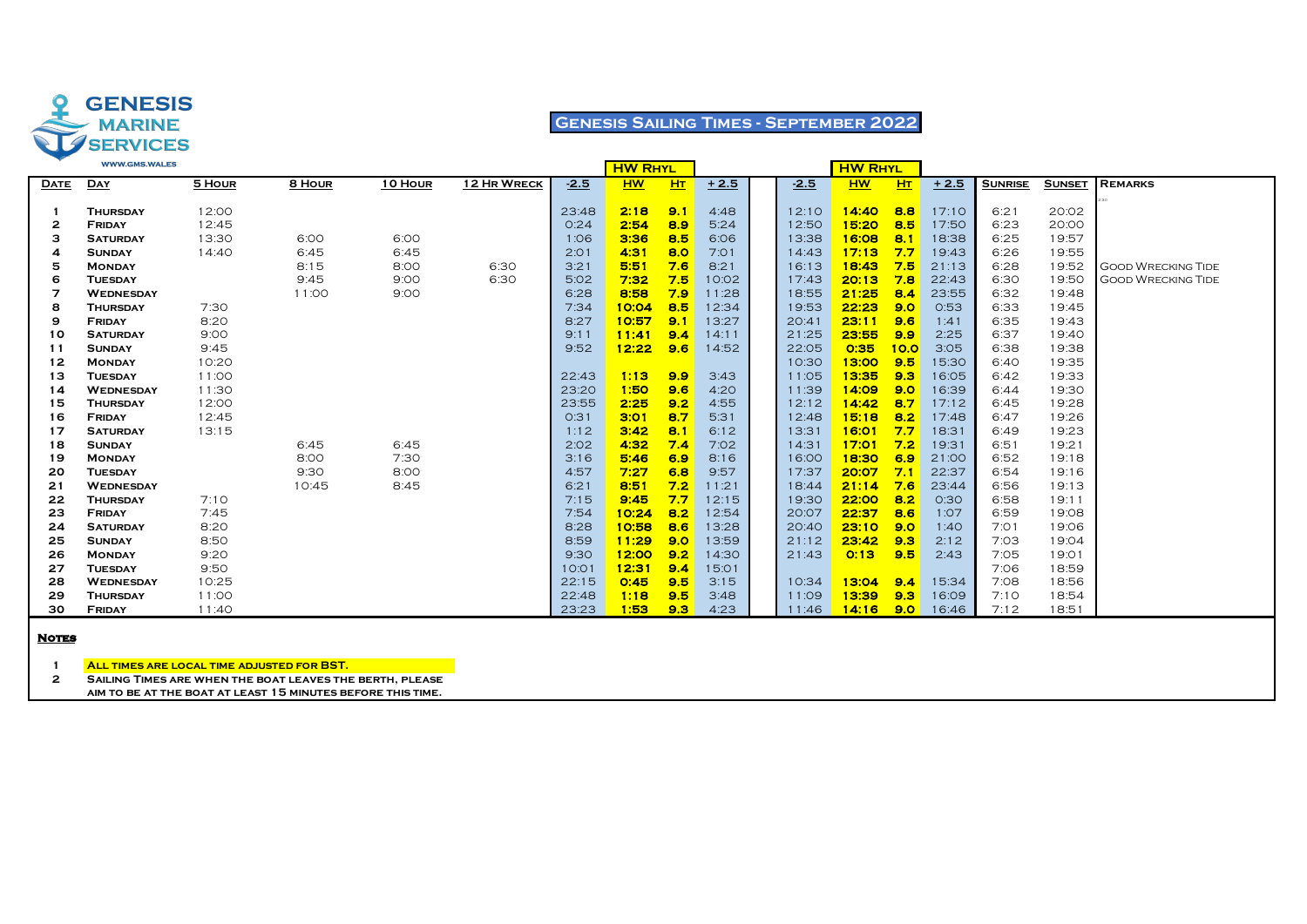

## **Genesis Sailing Times - October 2022**

|             | <b>WWW.GMS.WALES</b>                |        |               |         |              | <b>HW RHYL</b> |            |                |                | <b>HW RHYL</b> |                |                |                |                |                           |
|-------------|-------------------------------------|--------|---------------|---------|--------------|----------------|------------|----------------|----------------|----------------|----------------|----------------|----------------|----------------|---------------------------|
| <b>DATE</b> | <b>DAY</b>                          | 5 HOUR | 8 HOUR        | 10 HOUR | $-2.5$       | <b>HW</b>      | H          | $+2.5$         | $-2.5$         | <b>HW</b>      | H <sub>T</sub> | $+2.5$         | <b>SUNRISE</b> | <b>SUNSET</b>  | <b>REMARKS</b>            |
|             |                                     |        |               |         |              |                |            |                |                |                |                |                |                |                |                           |
|             | <b>SATURDAY</b>                     | 12:20  |               |         | 0:03         | 2:33           | 9.0        | 5:03           | 12:28          | 14:58          | 8.7            | 17:28          | 7:14           | 18:49          |                           |
| 2           | <b>SUNDAY</b>                       | 13:15  |               |         | O:49         | 3:19           | 8.5        | 5:49           | 13:19          | 15:49          | 8.2            | 18:19          | 7:15           | 18:47          |                           |
| з           | <b>MONDAY</b>                       |        | 6:45          | 6:45    | 1:51         | 4:21           | 7.8        | 6:51           | 14:33          | 17:03          | 7.7            | 19:33          | 7:17           | 18:44          |                           |
| 4           | <b>TUESDAY</b>                      |        | 8:00          | 7:30    | 3:23         | 5:53           | 7.4        | 8:23           | 16:07          | 18:37          | 7.6            | 21:07          | 7:19           | 18:42          | <b>GOOD WRECKING TIDE</b> |
| 5           | <b>WEDNESDAY</b>                    |        | 9:30          | 7:30    | 5:04         | 7:34           | 7.5        | 10:04          | 17:36          | 20:06          | 8.0            | 22:36          | 7:21           | 18:39          | <b>GOOD WRECKING TIDE</b> |
| 6           | <b>THURSDAY</b>                     |        |               |         | 6:25         | 8:55           | 8.0        | 11:25          | 18:45          | 21:15          | 8.6            | 23:45          | 7:22           | 18:37          | <b>NO SAILING TODAY</b>   |
| 7           | FRIDAY                              | 7:20   |               |         | 7:24         | 9:54           | 8.6        | 12:24          | 19:37          | 22:07          | 9.1            | 0:37           | 7:24           | 18:35          |                           |
| 8           | <b>SATURDAY</b>                     | 8:00   |               |         | 8:10         | 10:40          | 9.1        | 13:10          | 20:22          | 22:52          | 9.6            | 1:22           | 7:26           | 18:32          |                           |
| 9           | <b>SUNDAY</b>                       | 8:45   |               |         | 8:50         | 11:20          | 9.4        | 13:50          | 21:02          | 23:32          | 9.8            | 2:02           | 7:28           | 18:30          |                           |
| 10          | <b>MONDAY</b>                       | 9:20   |               |         | 9:27         | 11:57          | 9.5        | 14:27          | 21:40          | O:10           | 9.8            | 2:40           | 7:30           | 18:28          |                           |
| 11          | <b>TUESDAY</b>                      | 9:50   |               |         | 10:01        | 12:31          | 9.5        | 15:01          |                |                |                |                | 7:31           | 18:25          |                           |
| 12          | <b>WEDNESDAY</b>                    | 10:30  |               |         | 22:15        | 0:45           | 9.7        | 3:15           | 10:34          | 13:04          | 9.3            | 15:34          | 7:33           | 18:23          |                           |
| 13          | <b>THURSDAY</b>                     | 11:00  |               |         | 22:49        | 1:19           | 9.4        | 3:49           | 11:05          | 13:35          | 9.1            | 16:05          | 7:35           | 18:21          |                           |
| 14          | FRIDAY                              | 11:30  |               |         | 23:23        | 1:53           | 9.0        | 4:23           | 11:37          | 14:07          | 8.7            | 16:37          | 7:37           | 18:18          |                           |
| 15          | <b>SATURDAY</b>                     | 12:00  |               |         | 23:58        | 2:28           | 8.5        | 4:58           | 12:12          | 14:42          | 8.3            | 17:12          | 7:39           | 18:16          |                           |
| 16          | <b>SUNDAY</b>                       | 12:45  |               |         | O:37         | 3:07           | 8.0        | 5:37           | 12:52          | 15:22          | 7.9            | 17:52          | 7:41           | 18:14          |                           |
| 17          | <b>MONDAY</b>                       |        |               |         | 1:24         | 3:54           | 7.4        | 6:24           | 13:46          | 16:16          | 7.3            | 18:46          | 7:43           | 18:11          | <b>NO SAILING TODAY</b>   |
| 18          | <b>TUESDAY</b>                      |        |               |         | 2:31         | 5:01<br>6:40   | 6.9        | 7:31           | 15:07          | 17:37<br>19:16 | 7.0<br>7.0     | 20:07          | 7:44           | 18:09          | <b>NO SAILING TODAY</b>   |
| 19<br>20    | <b>WEDNESDAY</b><br><b>THURSDAY</b> |        | 8:45<br>10:00 | 7:45    | 4:10<br>5:37 | 8:07           | 6.7<br>7.1 | 9:10<br>10:37  | 16:46<br>17:58 | 20:28          | 7.5            | 21:46<br>22:58 | 7:46<br>7:48   | 18:07<br>18:05 |                           |
|             |                                     |        |               |         | 6:34         | 9:04           | 7.6        |                | 18:49          | 21:19          | 8.0            |                | 7:50           |                | <b>NO SAILING TODAY</b>   |
| 21<br>22    | <b>FRIDAY</b><br><b>SATURDAY</b>    | 7:10   |               |         | 7:16         | 9:46           | 8.2        | 11:34<br>12:16 | 19:28          | 21:58          | 8.6            | 23:49<br>O:28  | 7:52           | 18:03<br>18:00 |                           |
| 23          | <b>SUNDAY</b>                       | 7:45   |               |         | 7:51         | 10:21          | 8.7        | 12:51          | 20:04          | 22:34          | 9.0            | 1:04           | 7:54           | 17:58          |                           |
| 24          | <b>MONDAY</b>                       | 8:15   |               |         | 8:25         | 10:55          | 9.1        | 13:25          | 20:37          | 23:07          | 9.3            | 1:37           | 7:56           | 17:56          |                           |
| 25          | <b>TUESDAY</b>                      | 8:50   |               |         | 8:58         | 11:28          | 9.3        | 13:58          | 21:12          | 23:42          | 9.5            | 2:12           | 7:58           | 17:54          |                           |
| 26          | <b>WEDNESDAY</b>                    | 9:25   |               |         | 9:32         | 12:02          | 9.5        | 14:32          | 21:47          | 0:17           | 9.6            | 2:47           | 7:59           | 17:52          |                           |
| 27          | <b>THURSDAY</b>                     | 10:00  |               |         | 10:08        | 12:38          | 9.6        | 15:08          |                |                |                |                | 8:01           | 17:50          |                           |
| 28          | <b>FRIDAY</b>                       | 10:40  |               |         | 22:25        | 0:55           | 9.6        | 3:25           | 10:47          | 13:17          | 9.5            | 15:47          | 8:03           | 17:48          |                           |
| 29          | <b>SATURDAY</b>                     | 11:20  |               |         | 23:07        | 1:37           | 9.3        | 4:07           | 11:29          | 13:59          | 9.2            | 16:29          | 8:05           | 17:46          |                           |
| 30          | <b>SUNDAY</b>                       | 11:05  |               |         | 23:52        | 2:22           | 8.9        | 4:52           | 11:16          | 13:46          | 8.8            | 16:16          | 7:07           | 16:44          | <b>BST ENDS</b>           |
| 31          | <b>MONDAY</b>                       |        |               |         | 23:46        | 2:16           | 8.4        | 4:46           | 12:15          | 14:45          | 8.3            | 17:15          | 7:09           |                | 16:42 No SAILING TODAY    |
|             |                                     |        |               |         |              |                |            |                |                |                |                |                |                |                |                           |

#### **Notes**

**All times are local time adjusted for BST.**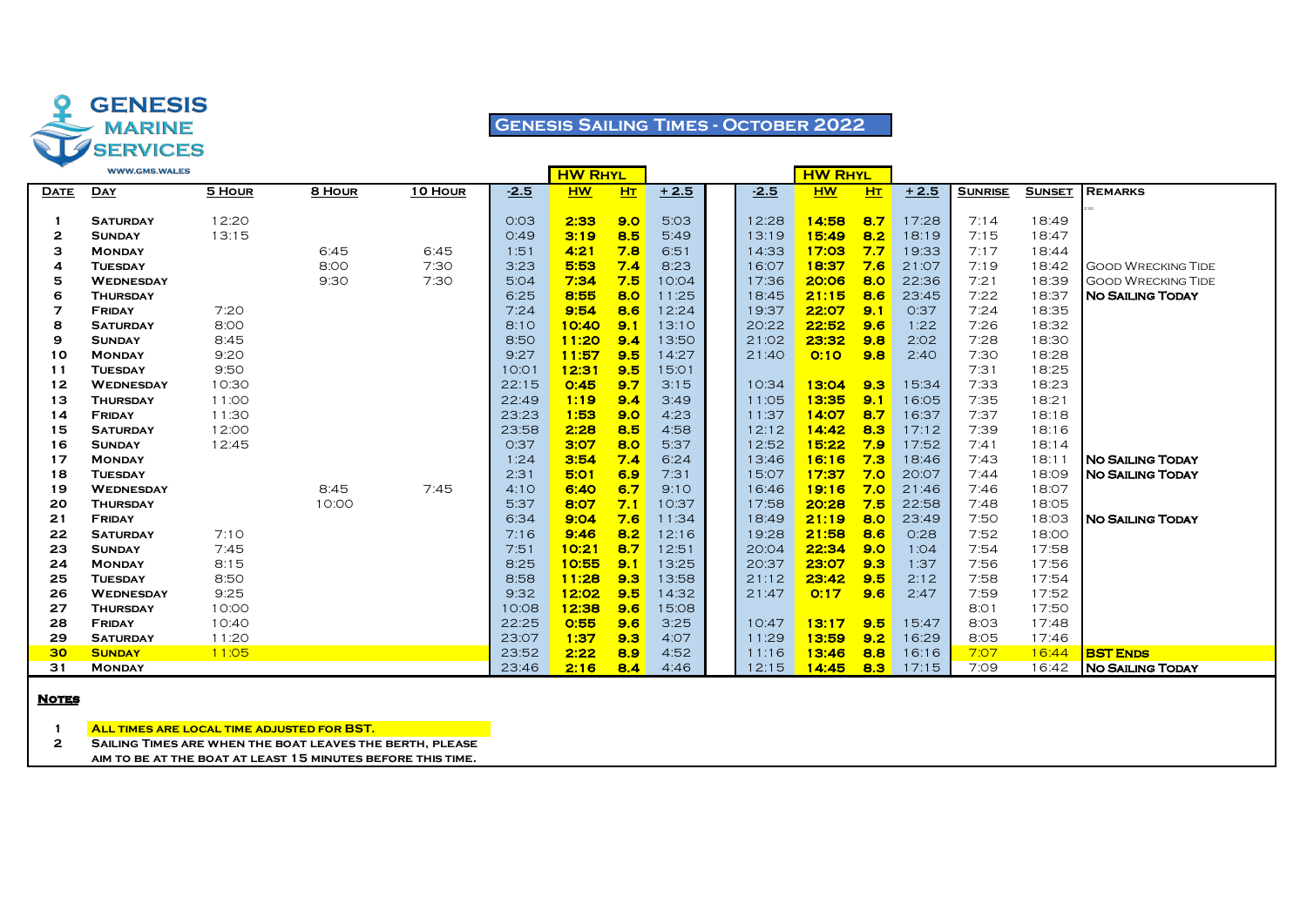

# **Genesis Sailing Times - November 2022**

|             | <b>WWW.GMS.WALES</b> |        |        |        | <b>HW RHYL</b> |           |        |        | <b>HW RHYL</b> |           |        |                |               |                           |
|-------------|----------------------|--------|--------|--------|----------------|-----------|--------|--------|----------------|-----------|--------|----------------|---------------|---------------------------|
| <b>DATE</b> | <b>DAY</b>           | 5 HOUR | 8 HOUR | $-2.5$ | <b>HW</b>      | <b>HT</b> | $+2.5$ | $-2.5$ | <b>HW</b>      | <b>HT</b> | $+2.5$ | <b>SUNRISE</b> | <b>SUNSET</b> | <b>REMARKS</b>            |
|             |                      |        |        |        |                |           |        |        |                |           |        |                |               |                           |
|             | <b>TUESDAY</b>       |        |        | 0:55   | 3:25           | 7.8       | 5:55   | 13:31  | 16:01          | 7.9       | 18:31  | 7:11           | 16:40         | <b>NO SAILING TODAY</b>   |
| 2           | <b>WEDNESDAY</b>     |        | 7:00   | 2:25   | 4:55           | 7.5       | 7:25   | 14:57  | 17:27          | 7.9       | 19:57  | 7:13           | 16:38         |                           |
| з           | <b>THURSDAY</b>      |        | 8:15   | 3:53   | 6:23           | 7.7       | 8:53   | 16:16  | 18:46          | 8.2       | 21:16  | 7:15           | 16:36         |                           |
| 4           | <b>FRIDAY</b>        |        |        | 5:06   | 7:36           | 8.1       | 10:06  | 17:22  | 19:52          | 8.6       | 22:22  | 7:17           | 16:34         | <b>INO SAILING TODAY</b>  |
| 5           | <b>SATURDAY</b>      |        |        | 6:01   | 8:31           | 8.6       | 11:01  | 18:13  | 20:43          | 9.0       | 23:13  | 7:19           | 16:32         | <b>NO SAILING TODAY</b>   |
| 6           | <b>SUNDAY</b>        |        |        | 6:46   | 9:16           | 8.9       | 11:46  | 18:58  | 21:28          | 9.3       | 23:58  | 7:20           | 16:30         | <b>NO SAILING TODAY</b>   |
| 7           | <b>MONDAY</b>        | 7:20   |        | 7:25   | 9:55           | 9.2       | 12:25  | 19:37  | 22:07          | 9.4       | 0:37   | 7:22           | 16:28         |                           |
| 8           | <b>TUESDAY</b>       | 7:50   |        | 8:00   | 10:30          | 9.3       | 13:00  | 20:14  | 22:44          | 9.4       | 1:14   | 7:24           | 17:27         |                           |
| 9           | <b>WEDNESDAY</b>     | 8:30   |        | 8:34   | 11:04          | 9.3       | 13:34  | 20:49  | 23:19          | 9.3       | 1:49   | 7:26           | 16:25         |                           |
| 10          | <b>THURSDAY</b>      | 9:00   |        | 9:07   | 11:37          | 9.2       | 14:07  |        |                |           |        | 7:28           | 16:23         |                           |
| 11          | <b>FRIDAY</b>        | 9:30   |        | 21:24  | 23:54          | 9.1       | 2:24   | 9:39   | 12:09          | 9.0       | 14:39  | 7:30           | 16:22         |                           |
| 12          | <b>SATURDAY</b>      | 10:00  |        | 21:58  | O:28           | 8.8       | 2:58   | 10:11  | 12:41          | 8.8       | 15:11  | 7:32           | 16:20         |                           |
| 13          | <b>SUNDAY</b>        | 10:40  |        | 22:34  | 1:04           | 8.4       | 3:34   | 10:46  | 13:16          | 8.5       | 15:46  | 7:34           | 16:18         |                           |
| 14          | <b>MONDAY</b>        | 11:15  |        | 23:12  | 1:42           | 8.0       | 4:12   | 11:25  | 13:55          | 8.1       | 16:25  | 7:36           | 16:17         |                           |
| 15          | <b>TUESDAY</b>       |        |        | 23:55  | 2:25           | 7.6       | 4:55   | 12:13  | 14:43          | 7.7       | 17:13  | 7:37           | 16:15         | <b>NO SAILING TODAY</b>   |
| 16          | <b>WEDNESDAY</b>     |        |        | 0:52   | 3:22           | 7.2       | 5:52   | 13:17  | 15:47          | 7.3       | 18:17  | 7:39           | 16:14         | <b>NO SAILING TODAY</b>   |
| 17          | <b>THURSDAY</b>      |        |        | 2:09   | 4:39           | 6.9       | 7:09   | 14:38  | 17:08          | 7.2       | 19:38  | 7:41           | 16:12         | <b>NO SAILING TODAY</b>   |
| 18          | <b>FRIDAY</b>        |        | 8:00   | 3:30   | 6:00           | 7.1       | 8:30   | 15:53  | 18:23          | 7.4       | 20:53  | 7:43           | 16:11         |                           |
| 19          | <b>SATURDAY</b>      |        |        | 4:35   | 7:05           | 7.5       | 9:35   | 16:52  | 19:22          | 7.9       | 21:52  | 7:45           | 16:10         | <b>NO SAILING TODAY</b>   |
| 20          | <b>SUNDAY</b>        |        |        | 5:25   | 7:55           | 8.0       | 10:25  | 17:40  | 20:10          | 8.3       | 22:40  | 7:46           | 16:08         | <b>NO SAILING TODAY</b>   |
| 21          | <b>MONDAY</b>        |        |        | 6:08   | 8:38           | 8.5       | 11:08  | 18:22  | 20:52          | 8.8       | 23:22  | 7:48           | 16:07         | <b>NO SAILING TODAY</b>   |
| 22          | <b>TUESDAY</b>       |        |        | 6:48   | 9:18           | 8.9       | 11:48  | 19:03  | 21:33          | 9.1       | O:O3   | 7:50           | 16:06         | <b>NO SAILING TODAY</b>   |
| 23          | <b>WEDNESDAY</b>     |        |        | 7:27   | 9:57           | 9.3       | 12:27  | 19:44  | 22:14          | 9.4       | O:44   | 7:52           | 16:05         | <b>NO SAILING TODAY</b>   |
| 24          | <b>THURSDAY</b>      | 8:00   |        | 8:07   | 10:37          | 9.5       | 13:07  | 20:26  | 22:56          | 9.5       | 1:26   | 7:53           | 16:04         |                           |
| 25          | <b>FRIDAY</b>        | O:OO   |        | 8:49   | 11:19          | 9.6       | 13:49  | 21:11  | 23:41          | 9.5       | 2:11   | 7:55           | 16:03         |                           |
| 26          | <b>SATURDAY</b>      | 9:25   |        |        |                |           |        | 9:34   | 12:04          | 9.6       | 14:34  | 7:57           | 16:01         |                           |
| 27          | <b>SUNDAY</b>        | 10:15  |        | 21:58  | 0:28           | 9.3       | 2:58   | 10:21  | 12:51          | 9.4       | 15:21  | 7:58           | 16:01         |                           |
| 28          | <b>MONDAY</b>        | 11:00  |        | 22:50  | 1:20           | 9.0       | 3:50   | 11:13  | 13:43          | 9.0       | 16:13  | 8:00           | 16:00         |                           |
| 29          | <b>TUESDAY</b>       |        |        | 23:48  | 2:18           | 8.5       | 4:48   | 12:13  | 14:43          | 8.7       | 17:13  | 8:02           | 15:59         | <b>I NO SAILING TODAY</b> |
| 30          | <b>WEDNESDAY</b>     |        |        | 0:54   | 3:24           | 8.1       | 5:54   | 13:20  | 15:50          | 8.4       | 18:20  | 8:03           | 15:58         | <b>INO SAILING TODAY</b>  |

#### **Notes**

**All times are local time adjusted for BST.**